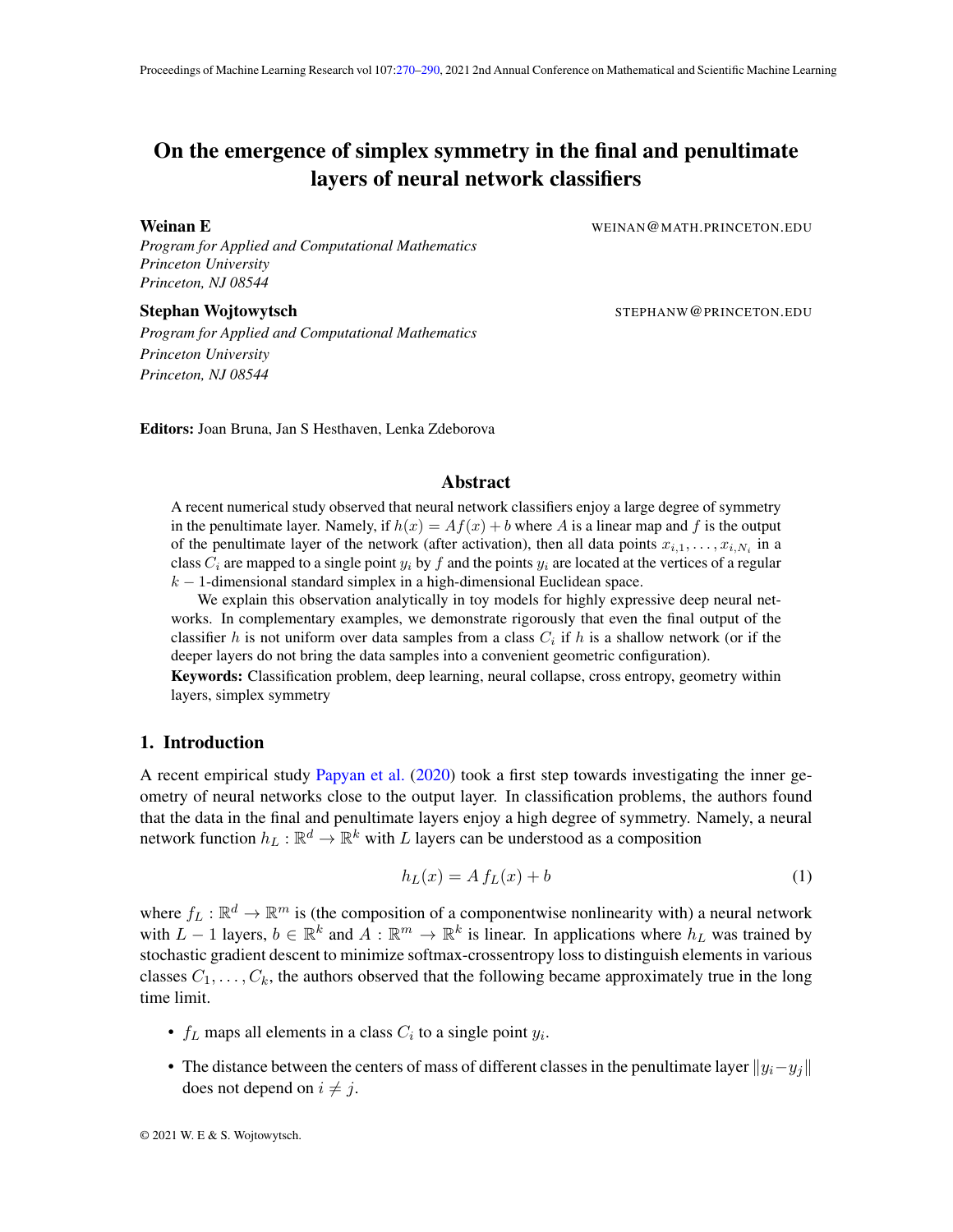- Let  $M=\frac{1}{k}$  $\frac{1}{k} \sum_{i=1}^{k} y_i$  be the center of mass of the data distribution in the penultimate center (normalizing the weight of data classes). Then the angle between  $y_i - M$  and  $y_j - M$  does not depend on  $i \neq j$ .
- The *i*-th row of A is parallel to  $y_i M$ .

In less precise terms,  $h_L$  maps the classes  $C_i$  to the vertices of a regular standard simplex in a high-dimensional space. This phenomenon is referred to as 'neural collapse' in [Papyan et al.](#page-14-0) [\(2020\)](#page-14-0). In this note, we consider the toy model where  $f_L$  is merely a bounded measurable function and prove that under certain assumptions such simplex geometries are optimal. An investigation along the same lines has been launched separately in [Mixon et al.](#page-14-1) [\(2020\)](#page-14-1).

Conversely, we show that even the output  $h_L(C_i)$  of a shallow neural network  $h_L$  over a data class  $C_i$  does not approach a single value  $z_i$  when the parameters of  $h<sub>L</sub>$  are trained by continuous time gradient descent. Since a deep neural network is the composition of a slightly less deep network and a shallow neural network containing the output layer, these results suggest that the  $h<sub>L</sub>$  cannot be expected to be uniform over a data class unless a convenient geometric configuration has already been reached two layers before the output.

We make the following observations.

1. Overparametrized networks can fit random labels at data points [Cooper](#page-13-0) [\(2018\)](#page-13-0) and can be efficiently optimized for this purpose in certain scaling regimes, see e.g. [Du et al.](#page-13-1) [\(2018a](#page-13-1)[,b\)](#page-14-2); [E et al.](#page-14-3) [\(2020\)](#page-14-3). The use of the class  $L^{\infty}(\mathbb{P}; \mathbb{R}^m) := (L^{\infty}(\mathbb{P}))^m$  as a proxy for very expressive deep neural networks thus can be justified heuristically from the static perspective of energy minimization (but not necessarily from the dynamical perspective of training algorithms).

In practice, the data distribution  $\mathbb P$  is estimated on a finite set of sample points  $\{x_1, \ldots, x_N\}$ and an empirical distribution  $\mathbb{P}_N = \frac{1}{N}$  $\frac{1}{N} \sum_{i=1}^{N} \delta_{x_i}$ . A function  $f_L \in L^{\infty}(\mathbb{P}; \mathbb{R}^m)$  determined by its values at the points  $x_1, \ldots, x_N$ . A class of sufficiently complex neural networks which can fit any given set of outputs  $\{y_1, \ldots, y_N\}$  for inputs  $\{x_1, \ldots, x_N\}$  coincides with  $L^p(\mathbb{P}; \mathbb{R}^m)$ for any  $1 \le p \le \infty$ . The same is true for many other function models.

If  $\mathbb{P}_N = \frac{1}{N}$  $\frac{1}{N} \sum_{i=1}^{N} \delta_{x_i}$  or more generally, if all classes  $C_1, \ldots, C_k$  have a positive distance to each other, a function  $f \in L^p(\mathbb{P}; \mathbb{R}^m)$  which is constant on every class can be extended to a  $C^{\infty}$ -function on  $\mathbb{R}^d$ . Thus in realistic settings, all functions below can be taken to be fairly regular.

2. As the softmax cross-entropy functional does not have minimizers in sufficiently expressive scaling-invariant function classes, we need to consider norm bounded classes.

In the hypothesis class given by the ball of radius  $R$  in  $L^{\infty}(\mathbb{P}; \mathbb{R}^m)$ , the optimal map h satisfies  $h(x) = z_i$  for all x in a data class  $C_i$  and the values  $z_i$  form the vertices of a regular simplex. More precisely, the statement is valid under the constraint  $||h(x)||_{\ell^p} \leq R$  for all  $p \in (1,\infty)$ , but the precise location of the vertices depends on  $p$ . We refer to this as final layer geometry.

If  $h : \mathbb{R}^d \to \mathbb{R}^k$  is given by  $h(x) = A f(x)$  for  $f \in L^{\infty}(\mathbb{P}; \mathbb{R}^m)$  and a linear map A :  $\mathbb{R}^m \to \mathbb{R}^k$ , the following holds: If  $||A||_{L(\ell^2,\ell^2)} \leq 1$  and  $||f(x)||_{\ell^2} \leq R$  for all  $x \in \mathbb{R}^d$ , then any energy minimizer satisfies  $f(x) = y_i$  for all  $x \in C_i$  where the outputs  $y_i$  form the vertices of a regular standard simplex in a high-dimensional ambient space. We refer to this as penultimate layer geometry. We note that similar results were obtained in a different framework in [Lu and Steinerberger](#page-14-4) [\(2020\)](#page-14-4).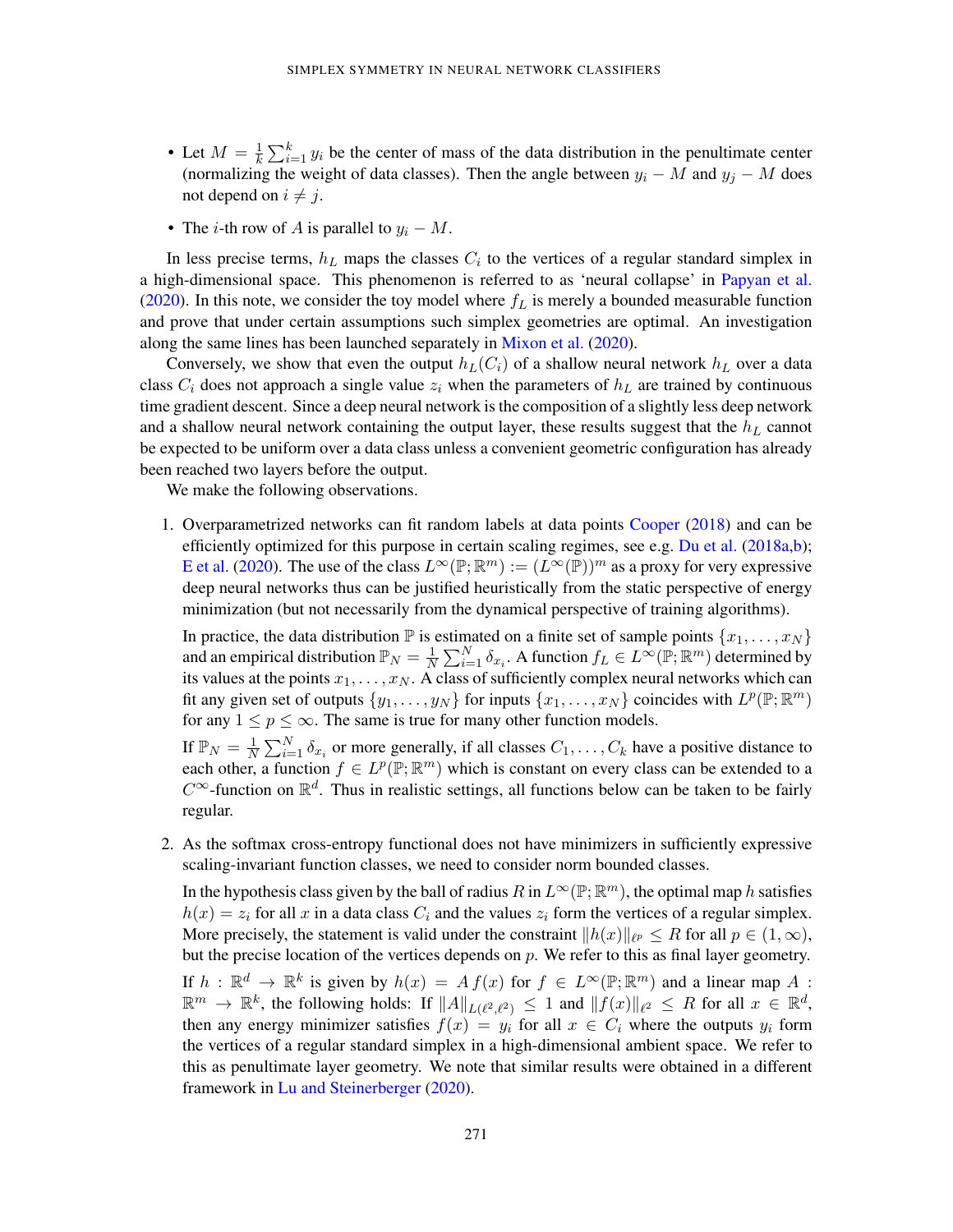### E WOJTOWYTSCH

3. Considerations on the final layer geometry are generally independent of the choice of norm on  $\mathbb{R}^k$  within the class of  $\ell^p$ -norms, while the penultimate layer geometry appears to depend specifically on the use of the Euclidean norm. While the coordinate-wise application of a one-dimensional activation function is not hugely compatible with Euclidean geometry (or at least no more compatible than with  $\ell^p$ -geometry for any  $p \in [1,\infty]$ ), the transition from the penultimate layer to the final layer is described by a single affine map  $y \mapsto Ay + b$ . If A and  $b$  are initilized from a distribution compatible with Euclidean geometry (e.g. a rotationinvariant Gaussian) and optimized by an algorithm such as gradient descent which is based on the Euclidean inner product, then the use of Euclidean geometry for  $(A, b)$  is well justified.

In deeper layers, the significance of Euclidean geometry becomes more questionable. Even for the map  $f : \mathbb{R}^d \to \mathbb{R}^m$ , it is unclear whether the Euclidean norm captures the constraints on f well.

- 4. If  $h(x) = \sum_{i=1}^{m} a_i \sigma(w_i^T x + b_i)$  is a shallow neural network classifier and the weights  $(a_i, w_i, b_i)$  are optimized by gradient descent, then in general h does not converge to a classifier which is constant on different data classes (although the hypothesis class contains functions with arbitrarily low risk which are constant on the different classes  $C_i$ ). This is established in different geometries:
	- (a) In the first case,  $\sigma$  is the ReLU activation function and the classes are linearly separable. Under certain conditions, gradient descent approaches a maximum margin classifier, which can be a linear function and thus generally non-constant over the data classes.
	- (b) In the second case,  $\sigma$  is constant for large arguments and there are three data points  $x_1, x_2, x_3$  on a line where  $x_1, x_3$  belong to the same class, but the middle point  $x_2$ belongs to a different class. Then the values of h at  $x_1, x_2, x_3$  cannot be chosen independently due to the linear structure of the first layer, and the heuristic behind the toy model does not apply.

Note that h is of the form  $h = Af$ , but  $f(x) = \sigma(Wx)$  is not sufficiently expressive for the analysis of the *penultimate* layer to apply.

The theoretical analysis raises further questions. As the expressivity of the hypothesis class and the ability to set values on the training set with little interaction between different point evaluations seems crucial to the 'neural collapse' phenomenon, we must question whether this simple geometric configuration is in fact desirable, or merely the optimal configuration in a hypothesis class which is too large to allow any statistical generalization bounds. Such concerns were already raised in [Elad et al.](#page-14-5) [\(2020\)](#page-14-5). While the latter possibility is suggested by the theoretical analysis, it should be emphasized that in the numerical experiments in [Papyan et al.](#page-14-0) [\(2020\)](#page-14-0) solutions with good generalization properties are found. This compatibility could be explained by considering a hypothesis class which is not as expressive as  $L^{\infty}(\mathbb{P}; \mathbb{R}^m)$ , but contains a function which attains a desired set of values on a realistic data set.

It should be noted that the final layer results apply to any sufficiently expressive function class, not just neural networks. The results for the penultimate layer apply to classes of classifiers which are compositions of a linear function and a function in a very expressive function class. In both cases, we consider (norm-constrained) energy minimizers, not training dynamics. If the norm constraints are meaningful for a function model and an optimization algorithm can find the minimizers,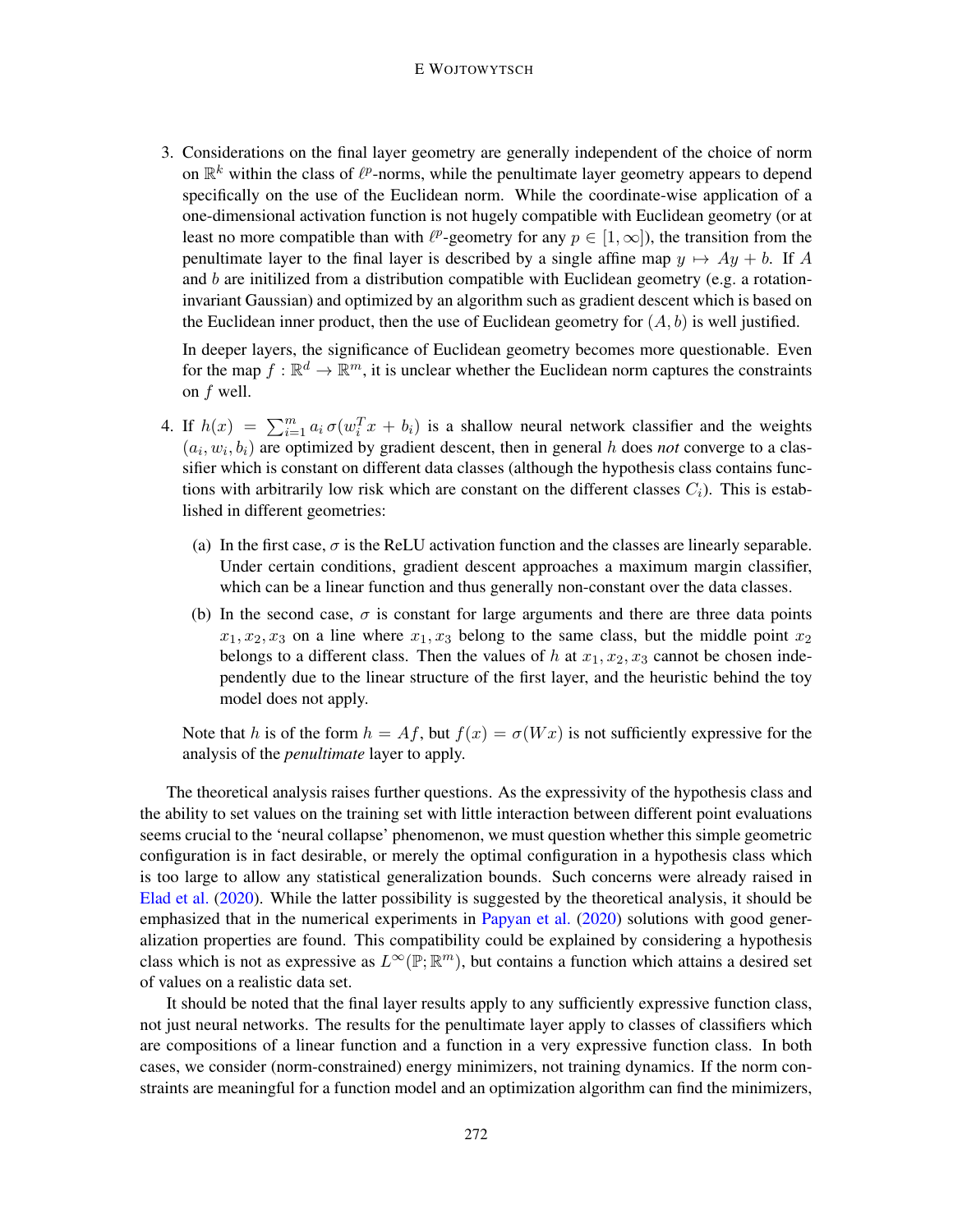the analysis applies in the long time limit, but the dynamics would certainly depend on the precise function model. This coincides with the situation considered by [Papyan et al.](#page-14-0) [\(2020\)](#page-14-0), in which the cross-entropy is close to zero after significant training.

If  $h = Af$  and f is not sufficiently expressive (as in two-layer neural networks), we observe that classifier collapse does not occur, even in the final layer. Whether there are further causes driving classifier collapse in deep neural networks remains to be seen.

We believe that further investigation in this direction is needed to understand the following: Is neural collapse observed on random data sets or real data sets with randomly permuted labels? Does it occur also on test data or just training data? Is neural collapse observed for ReLU activation functions, or only for activation functions which tend to a limit at positive and negative infinity? Do the outputs over different classes  $y_i$  attain a regular simplex configuration also if the weights of the different data classes are vastly different? Is neural collapse observed if a parameter optimization algorithm is used which does not respect Euclidean geometry (e.g. an algorithm with coordinatewise learning rates such as ADAM)? The question when neural collapse occurs and whether it helps generalization in deep learning remains fairly open.

The article is structured as follows. In Section [2,](#page-3-0) we rigorously introduce the problem we will be studying and obtain some first properties. In Sections [3](#page-5-0) and [4,](#page-7-0) we study a toy model for the geometry of the output layer and penultimate layer of a neural network classifier respectively. In Section [5,](#page-10-0) we present analytic examples in simple situations where neural network classifiers behave markedly differently and where the toy model analysis does not apply.

## 1.1. Notation

We consider classifiers  $h : \mathbb{R}^d \to \mathbb{R}^k$  in a hypothesis class H. Often, h will be assumed to be a general function on a finite set with norm-bounded output, or the composition of such a function  $f: \mathbb{R}^d \to \mathbb{R}^m$  and a linear map  $A: \mathbb{R}^m \to \mathbb{R}^k$  for some  $m \geq 1$ . Variables in  $\mathbb{R}^d, \mathbb{R}^m$  and  $\mathbb{R}^k$  are denoted by  $x, y$  and  $z$  respectively.

## <span id="page-3-0"></span>2. Preliminaries

## 2.1. Set-up

A classification problem is made up of the following ingredients:

- 1. A *data distribution*, i.e. a probability measure  $\mathbb P$  on  $\mathbb R^d$ .
- 2. A *label function*, i.e. a P-measurable function  $\xi : \mathbb{R}^d \to \{e_1, \ldots, e_k\} \subset \mathbb{R}^k$ . We refer to the sets  $C_i = \xi^{-1}(\{e_i\})$  as the classes.
- 3. A *hypothesis class*, i.e. a class H of functions  $h : \mathbb{R}^d \to \mathbb{R}^k$  for  $d \gg 1$  and  $k \geq 2$ .
- 4. A loss function  $\ell : \mathbb{R}^k \times \mathbb{R}^k \to [0, \infty)$ .

We always assume that  $\mathcal{H} \subseteq L^1(\mathbb{P}; \mathbb{R}^k)$  and often even  $\mathcal{H} \subseteq L^\infty(\mathbb{P}; \mathbb{R}^k)$ . These ingredients are combined in the *risk functional*

$$
\mathcal{R}: \mathcal{H} \to [0, \infty), \qquad \mathcal{R}(h) = \int_{\mathbb{R}^d} \ell(h(x), \xi_x) \, \mathbb{P}(\mathrm{d}x), \tag{2}
$$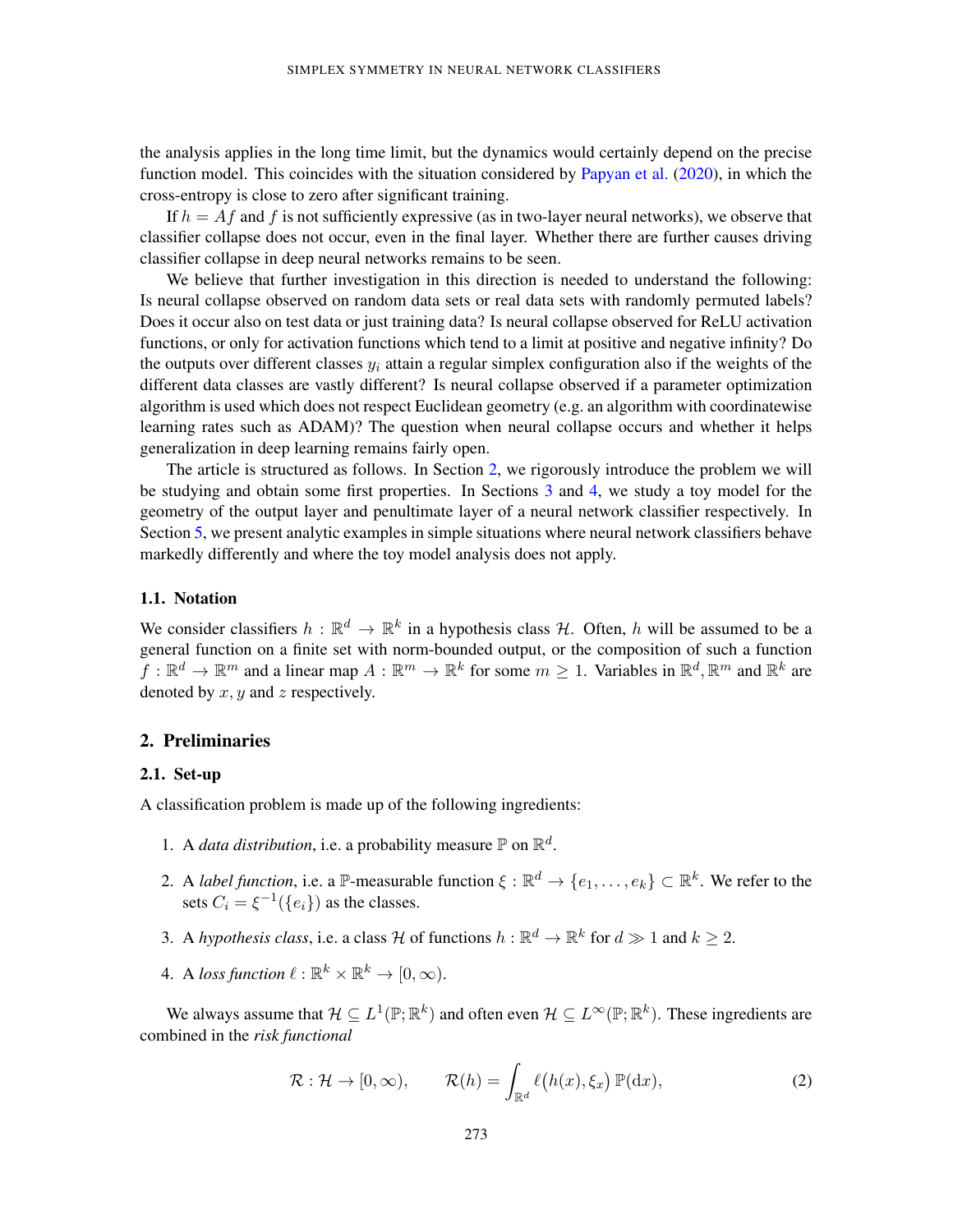which is approximated by the *empirical risk functional*

$$
\widehat{\mathcal{R}}_n(h) = \frac{1}{n} \sum_{i=1}^n \ell(h(x_i), \xi_i)
$$

where  $x_i$  are samples drawn from the distribution  $\mathbb P$  and  $\xi_i = \xi_{x_i}$ . Since we can write

$$
\widehat{\mathcal{R}}_n(h) = \int_{\mathbb{R}^d} \ell(h(x), \xi_x) \, \mathbb{P}_n(\mathrm{d}x), \qquad \mathbb{P}_n = \frac{1}{n} \sum_{i=1}^n \delta_{x_i},
$$

we do not differentiate between empirical risk and (population) risk in this article. This allows us to organically incorporate that all results are independent of the number of data points. We focus on the *softmax cross entropy risk functional* associated to the loss function

$$
\ell(h, y) = -\log\left(\frac{\exp(h \cdot y)}{\sum_{i=1}^{k} \exp(h \cdot e_k)}\right).
$$
\n(3)

This loss function allows the following probabilistic interpretation: For given a given classifier  $h \in \mathcal{H}$  and data point  $x \in \mathbb{R}^d$ , the vector  $\pi$  with entries

$$
\pi_i(x) := \frac{\exp(h(x) \cdot e_i)}{\sum_{j=1}^k \exp(h(x) \cdot e_j)}
$$

is a counting density on the set of labels  $\{1, \ldots, k\}$ , depending on the input x. The function

$$
\Phi : \mathbb{R}^k \to \mathbb{R}^k, \qquad \Phi(h) = \left( \frac{\exp(h \cdot e_1)}{\sum_{i=1}^k \exp(h \cdot e_i)}, \dots, \frac{\exp(h \cdot e_k)}{\sum_{i=1}^k \exp(h \cdot e_i)} \right)
$$

which converts a  $k$ -dimensional vector into a counting density is referred to as the softmax function since it approximates the maximum coordinate function of  $h$  for large inputs. The cross-entropy (Kullback-Leibler divergence) of this distribution with respect to the distribution  $\bar{\pi}(x)$  which gives the correct label with probability 1 is precisely

$$
-\sum_{j=1}^{k} \log\left(\frac{\pi_j(x)}{\bar{\pi}_j(x)}\right) \bar{\pi}(x) = -\log\left(\frac{\pi_{i(x)}}{1}\right) \cdot 1 = -\log\left(\frac{\exp(h(x) \cdot \xi_x)}{\sum_{i=1}^{k} \exp(h(x) \cdot e_k)}\right)
$$

since  $\bar{\pi}_j = \delta_{j,i(x)}$  and  $0 \cdot \log(\infty) = 0$  in this case by approximation. The risk functional thus is the average integral of the pointwise cross-entropy of the softmax counting densities with respect to the true underlying distribution.

Note the following:  $\ell > 0$ , but if h is such that  $h(x) \cdot \xi_x > \max_{e_1, \dots, e_k \neq \xi_x} h(x) \cdot e_i$  for P-almost every  $x$ , then

$$
\lim_{\lambda \to \infty} \mathcal{R}(\lambda h) = \lim_{\lambda \to \infty} -\int_{\mathbb{R}^d} \log \left( \frac{\exp(\lambda h(x) \cdot \xi_x)}{\sum_{i=1}^k \exp(\lambda h(x) \cdot e_k)} \right) \mathbb{P}(\mathrm{d}x) = 0.
$$

Thus the cross-entropy functional does not have minimizers in suitably expressive function classes which are cones (i.e.  $f \in \mathcal{H}, \lambda > 0 \Rightarrow \lambda f \in \mathcal{H}$ ). So to obtain meaningful results by energy minimization, we must consider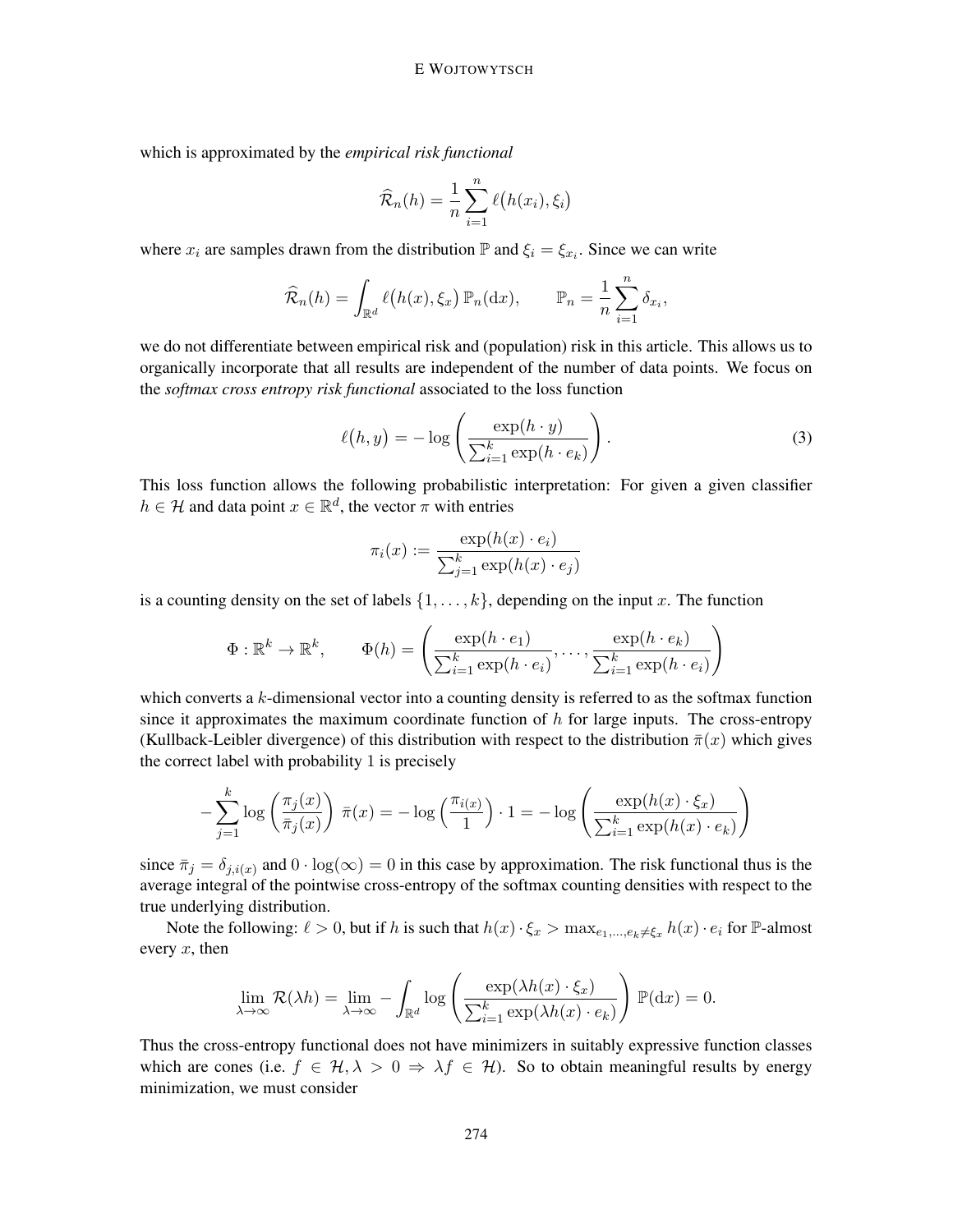- 1. a dynamical argument concerning a specific optimization algorithm, or
- 2. a restricted hypothesis class with meaningful norm bounds, or
- 3. a higher order expansion of the risk.

We follow the first line of inquiry for shallow neural networks in Section [5](#page-10-0) and the second line of inquiry for toy models for deep networks in Sections [3](#page-5-0) and [4.](#page-7-0)

## 2.2. Convexity of the loss function

For the following, we note that the softmax cross entropy loss function has the following convexity property.

## <span id="page-5-1"></span>Lemma 1 *The function*

$$
\Phi_j : \mathbb{R}^k \to \mathbb{R}, \qquad \Phi(z) = -\log\left(\frac{\exp(z_j)}{\sum_{i=1}^k \exp(z_i)}\right) = \log\left(\sum_{i=1}^k \exp(z_i)\right) - z_j
$$

*is convex for any*  $1 \leq j \leq k$  *and strictly convex on hyperplanes*  $H_{\alpha}$  *of the form* 

$$
H_{\alpha} = \left\{ z \in \mathbb{R}^{k} : \sum_{j=1}^{k} z_{j} = \alpha \right\}.
$$

For the sake of completeness, we provide a proof in the Appendix. Since  $\Phi(z + \lambda(1, \ldots, 1)) =$  $\Phi(z)$  for all  $\lambda \in \mathbb{R}$ , we note that  $\Phi_j$  is *not* strictly convex on the whole space  $\mathbb{R}^d$ .

## <span id="page-5-0"></span>3. Heuristic geometry: final layer

#### 3.1. Collapse to a point

In this section, we argue that the output  $h(C_i)$  of the classifier should be a single point for all classes  $C_i$ ,  $i = 1, \ldots, k$  if the hypothesis class is sufficiently expressive. We will discuss the penultimate layer below.

<span id="page-5-2"></span>**Lemma 2** *Let*  $h \in \mathcal{H}$  *and set* 

$$
z_i := \frac{1}{|C_i|} \int_{C_i} h(x') \, \mathbb{P}(\mathrm{d}x'), \qquad \bar{h}(x) = z_i \quad \text{for all } x \in C_i.
$$

Then  $\mathcal{R}(\bar{h}) \leq \mathcal{R}(h)$  and equality holds if and only if there exists a function  $\lambda \in L^1(\mathbb{P})$  such that  $h - \bar{h} = \lambda(1, \ldots, 1)$  P-almost everywhere.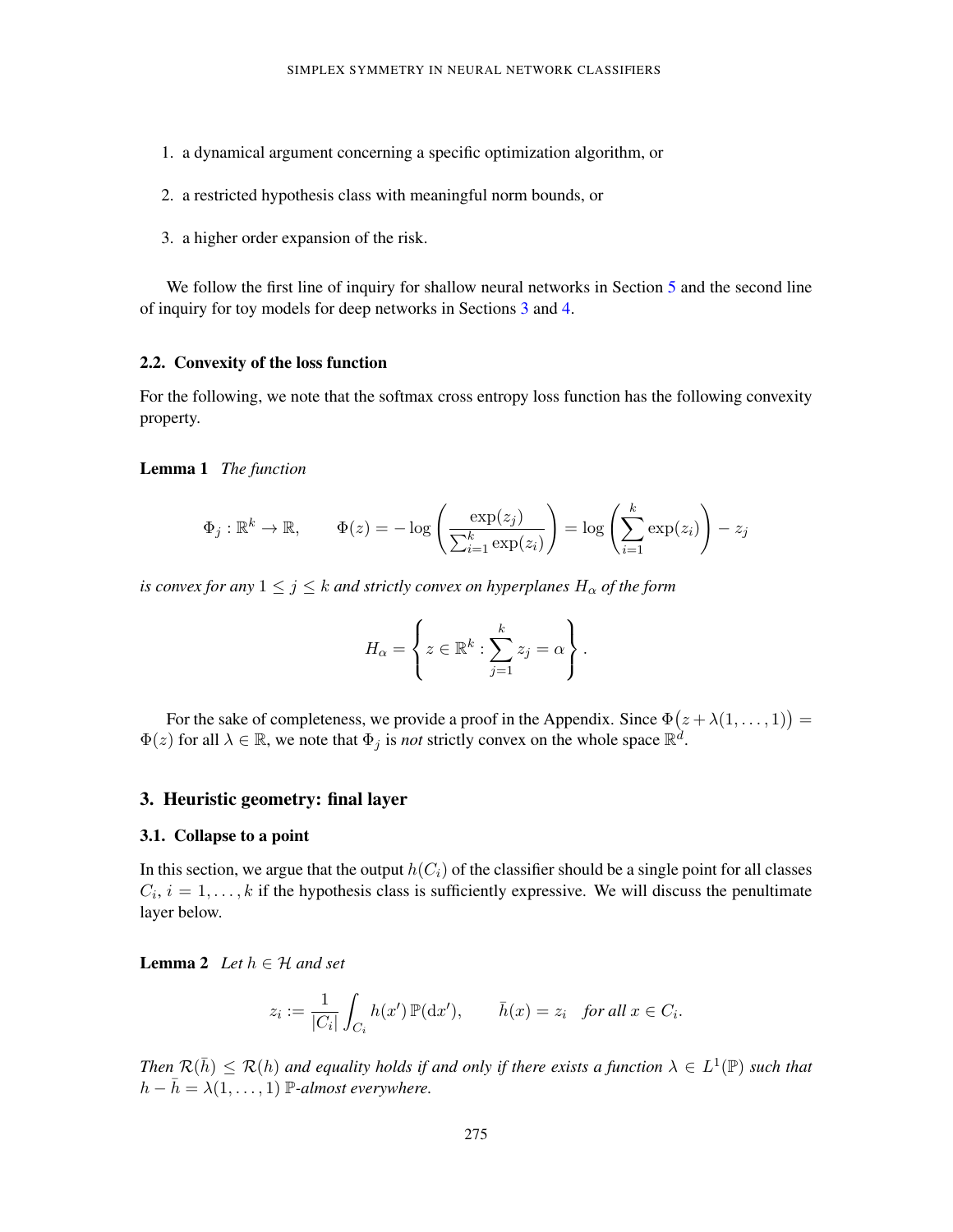The reasoning behind the Lemma is that

$$
\int_{C_i} \Phi_i(h(x)) \mathbb{P}(\mathrm{d}x) \approx \int_{C_i} \Phi_i(z_i) + \nabla \Phi_i(z_i) \cdot (h(x) - z_i) + \frac{1}{2} (h(x) - z_i)^T D^2 \Phi_i(z_i) (h(x) - z_i) \mathbb{P}(\mathrm{d}x)
$$
\n
$$
= \int_{C_i} \Phi_i(z_i) \mathbb{P}(\mathrm{d}x) + \nabla \Phi_i(z_i) \cdot \int_{C_i} h(x) - z_i \mathbb{P}(\mathrm{d}x)
$$
\n
$$
+ \frac{1}{2} \int_{C_i} (h(x) - z_i)^T D^2 \Phi_i(z_i) (h(x) - z_i) \mathbb{P}(\mathrm{d}x)
$$
\n
$$
\geq \int_{C_i} \Phi_i(z_i) \mathbb{P}(\mathrm{d}x)
$$

since the first order term vanishes. A summation over  $i$  establishes the result. A rigorous proof using Jensen's inequality can be found in the appendix.

Thus if a class  $C_j$  is mapped to a set  $h(C_j) \subseteq \mathbb{R}^k$  with a prescribed center of mass, different classes are mapped to the same centers of mass, it is energetically favorable to reduce the variance to the point that  $h(C_i)$  is a single point. Whether or not this is attainable depends primarily on the hypothesis class  $H$ , but a very expressive class like deep neural networks is likely to allow this collapse to a single point.

**Corollary 3** If  $\mathcal{H} = L^{\infty}(\mathbb{P}; V)$  *is the class of bounded*  $\mathbb{P}$ -measurable functions which take values  $i$ n a compact convex set  $V \subset \mathbb{R}^k$ , then a minimizer  $h$  or  $\mathcal R$  in  $\mathcal H$  can be taken to map the class  $C_i$ *to a single point*  $z_i \in V$  *for all*  $i = 1, \ldots, k$ *, and all other minimizer differ from h only in direction*  $(1, \ldots, 1)$ .

## 3.2. Simplex configuration

In this section, we discuss the emergence of the simplex configuration under the assumption that the every class gets mapped to a single point  $z_i \in \mathbb{R}^k$ , or equivalently that each class consists of a single data point. Again, we consider the *last layer problem*: Assume that

- $\mathcal{X} = \{x_1, \ldots, x_d\},\$
- H is the class of functions from X to the Euclidean ball  $B_R(0)$  in  $\mathbb{R}^k$ .

Let  $\mathbb P$  be a probability measure on  $\mathcal X$  and  $p_i := \mathbb P({x_i})$ . We wish to solve the minimization problem  $h^* \in \operatorname{argmin}_{h \in \mathcal{H}} \mathcal{R}(h)$  where

$$
\mathcal{R}(h) = \int_{\mathcal{X}} -\log\left(\frac{\exp(h(x)\cdot\xi_x)}{\sum_{i=1}^d \exp(h(x)\cdot e_i)}\right) \mathbb{P}(\mathrm{d}x) = -\sum_{i=1}^d p_i \log\left(\frac{\exp(h(x_i)\cdot e_i)}{\sum_{j=1}^d \exp(h(x_i)\cdot e_j)}\right).
$$

Due to our choice of hypothesis class, there is no interaction between  $h(x_i)$  and  $h(x_j)$ , so we can minimize the sum term by term:

$$
z_i := h(x_i) \in \underset{z \in B_R(b)}{\operatorname{argmin}} \left( -\log \left( \frac{\exp(z \cdot e_i)}{\sum_{j=1}^d \exp(z \cdot e_j)} \right) \right) = \underset{z \in B_R(b)}{\operatorname{min}} \Phi_i(z)
$$

<span id="page-6-0"></span>where  $\Phi_i(z) = \log \left( \sum_{j=1}^k \exp(z_k) \right) - z_i$  is as in Lemma [1.](#page-5-1)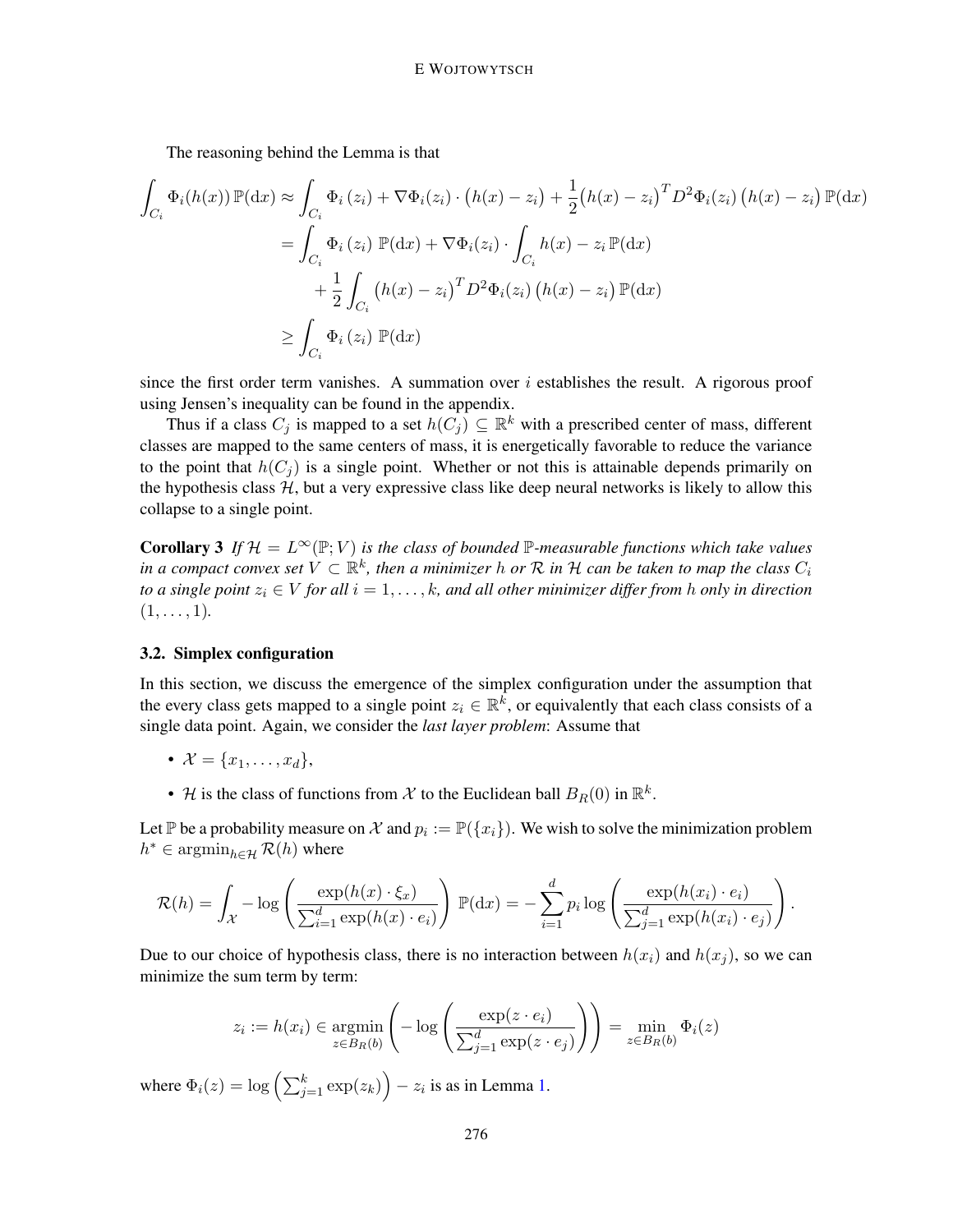**Lemma 4** For every i there exists a unique minimizer  $z_i$  of  $\Phi_i$  in  $B_R(0)$  and  $z_i = \alpha e_i + \beta \sum_{j \neq i} e_j$ *for*  $\alpha, \beta \in \mathbb{R}$  *which do not depend on i.* 

Since  $\Phi(z+\lambda(1,\ldots,1)) = \Phi(z)$  for all  $\lambda \in \mathbb{R}$ , the same result holds for the ball  $B_R(\lambda(1,\ldots,1))$ with any  $\lambda \in \mathbb{R}$ . We can determine the minimizers by exploiting the relationships

$$
\alpha^{2} + (k - 1)\beta^{2} = R^{2}, \qquad \alpha + (k - 1)\beta = 0
$$

which are obtained from the Lagrange-multiplier equation  $(9)$  in the proof of Lemma [4.](#page-6-0) The equations reduce to

$$
\alpha = (k-1)\sqrt{\frac{R^2 - \alpha^2}{k-1}} = \sqrt{(k-1)(R^2 - \alpha^2)} \quad \Rightarrow \quad \alpha^2 = (k-1)(R^2 - \alpha^2)
$$

and ultimately

<span id="page-7-1"></span>
$$
\alpha^2 = \frac{k-1}{k} R^2 \quad \Rightarrow \quad \alpha = \sqrt{\frac{k-1}{k}} R, \quad \beta = -\frac{1}{k-1} \alpha = -\frac{R}{\sqrt{k(k-1)}}.
$$
 (4)

**Remark 5** *Lemma* [2](#page-5-2) *remains true when*  $B_R(0)$  *is the ball of radius*  $R > 0$  *with respect to an*  $\ell^p$ -norm on  $\mathbb{R}^k$  for  $1 < p < \infty$  (with different values for  $\alpha$  and  $\beta$ ) – see appendix for further details.

**Corollary 6** If H is the unit ball in  $L^{\infty}(\mathbb{P}; \mathbb{R}^k)$  where  $\mathbb{R}^k$  is equipped with the  $\ell^p$ -norm for  $1 < p <$  $\infty$ , then any minimizer h of  $R$  in  $H$  satisfies that  $h(C_i)$  is a single point  $z_i$  for all  $i = 1, \ldots, k$  and *the points* z<sup>i</sup> *form the vertices of a regular standard simplex.*

Remark 7 *A major simplification in our analysis was the restriction to one-point classes and general functions on the finite collection of points or more generally to bounded* P*-measurable functions. In other hypothesis classes, the point values*  $h(x_i)$  *and*  $h(x_j)$  *cannot be chosen independently. It is therefore no longer possible to minimize all terms in the sum individually, and trade-offs are expected. In particular, while our analysis was independent of the weight*  $p_i = \mathbb{P}(C_i)$  *of the individual classes, these are expected to influence trade-offs in real applications.*

*Nevertheless, we record that simplex configurations are favored for hypothesis classes* H *with the following two properties:*

- *1.* H *is expressive enough to collapse classes to single points and to choose the values on different classes almost independently, and*
- 2. *functions in H respect the geometry of*  $\mathbb{R}^k$  equipped with an  $\ell^p$ -norm in a suitable manner.

## <span id="page-7-0"></span>4. Heuristic geometry: penultimate layer

Above, we obtained rigorous results for the final layer geometry under heuristic assumptions. In this section, we consider a hypothesis class  $H$  in which functions can be decomposed as

$$
h_{f,A,b}(x) = Af(x) + b \qquad \text{where } f: \mathbb{R}^d \to \mathbb{R}^m, \quad A: \mathbb{R}^m \to \mathbb{R}^k, \quad b \in \mathbb{R}^k
$$

and we are interested in the geometry of f and A. Typically, we imagine the case that  $m \gg k$ .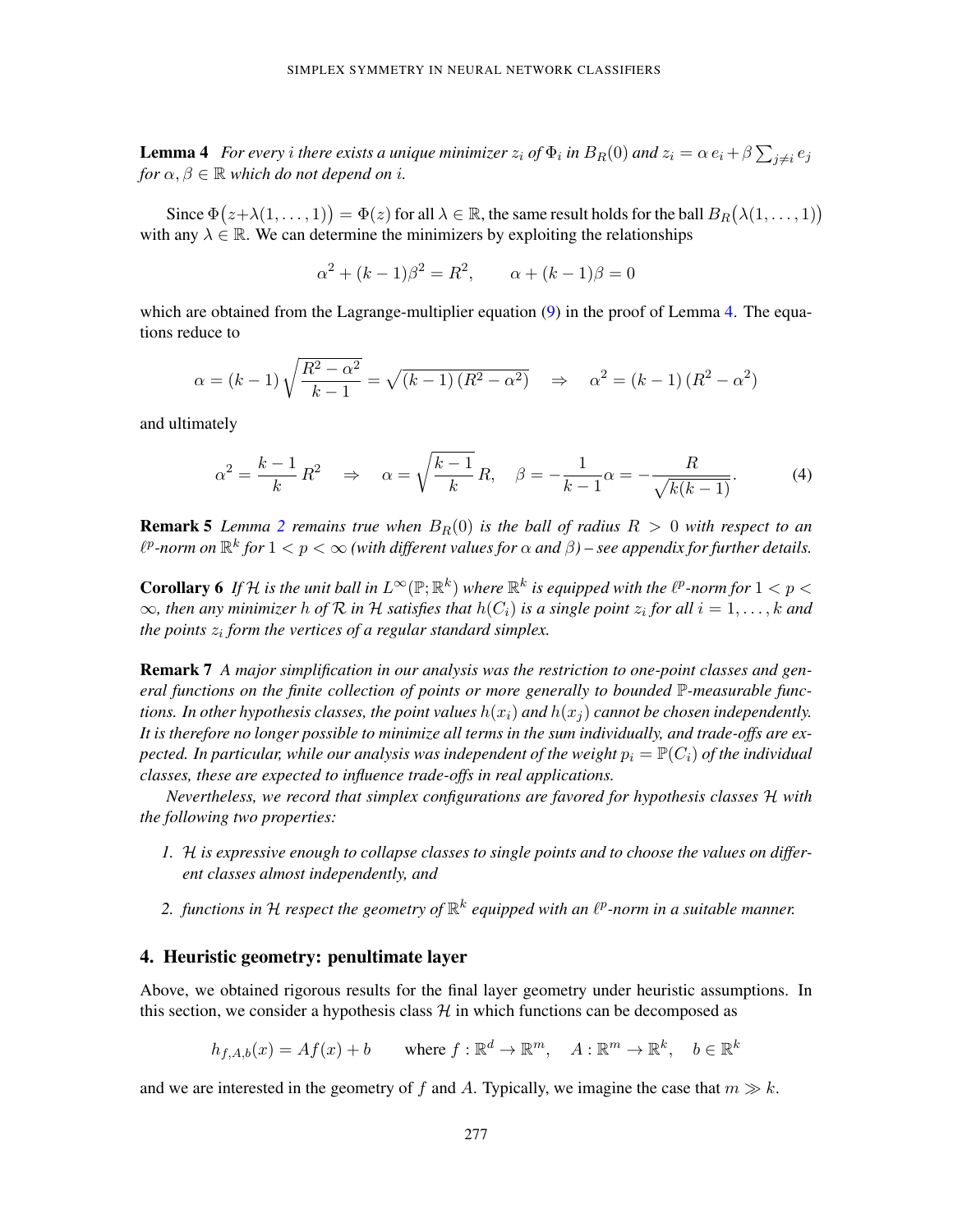## 4.1. Collapse to a point

We have given a heuristic proof above that it is energetically favorable to contract  $h(C_i)$  to a single point  $z_i \in \mathbb{R}^k$  under certain conditions. Since  $A: \mathbb{R}^m \to \mathbb{R}^k$  has a non-trivial kernel for  $m > k$ , this is a weaker statement than claiming that f maps  $C_i$  to a single point  $y_i \in \mathbb{R}^m$ . We note the following:  $V_i = (A \cdot +b)^{-1}(z_i)$  is an  $m - k$ -dimensional affine subspace of  $\mathbb{R}^m$ . In particular, a strictly convex norm (e.g. an  $\ell^p$ -norm for  $1 < p < \infty$ ) has a unique minimum  $y_i \in V_i$ . Thus if we subscribe to the idea that f is constrained by an  $\ell^p$ -norm, it is favorable for f to collapse  $C_i$  to a single point  $y_i \in \mathbb{R}^m$ .

Heuristically, this situation arises either if it is more expensive to increase the norm of  $f$  than change its direction, or if  $(A, b)$  evolve during training and it is desirable to bring  $f(x)$  towards the minimum norm element of  $(A \cdot b)^{-1}(z_i)$  to increase the stability of training. The first consideration applies when A, b are fixed while the second relies on the variability of  $(A, b)$ . Their relative importance could therefore be assessed numerically by initializing the final layer variables in a simplex configuration and making them non-trainable.

If  $\sigma$  is a bounded activation function, the direction of the final layer output depends on the coefficients of all layers in a complicated fashion, while its magnitude mostly depends on the final layer coefficients. We can imagine gradient flows as continuous time versions of the minimizing movements scheme

$$
\theta_{n+1} \in \operatorname*{argmin}_{\theta} \frac{1}{2\eta} \|\theta_n - \theta\|^2 + \mathcal{R}(h(\theta_n, \cdot))
$$

where  $h(\theta, \cdot)$  is a parameterized function model. Using the unweighted Euclidean norm for the gradient flow, we allow the same budget to adjust final layer and deep layer coefficients. It may therefore be easier to adjust the direction of the output than the norm. For ReLU activation on the other hand, the magnitude of the coefficients in all layers combines to an output in a multiplicative fashion. It may well be that neural collapse is more likely to occur for activation functions which tend to a finite limit at positive and negative infinity.

In section [5.2,](#page-12-0) we present examples which demonstrates that if all data points are not collapsed to a single point in the penultimate layer, they may not collapse to a single point in the final layer either when the weights of a neural network are trained by gradient descent. This is established in two different geometries for different activation functions

### 4.2. Simplex configuration

We showed above that *any*  $\ell^p$ -geometry leads to simplex configurations in the last layer for certain toy models. When considering the geometry of the penultimate layer, we specifically consider  $\ell^2$ -geometry. This is justified for A, b since the parameters are typically initialized according to a normal distribution (which is invariant under general rotations) and optimized by (stochastic) gradient descent, an algorithm based on the Euclidean inner product. For compatibility purposes, also the output of the preceding layers  $f$  should be governed by Euclidean geometry.

Again, as a toy model we consider the case of one-point classes. To simplify the problem, we furthermore suppress the bias vector of the last layer. Let

- 1.  $\mathcal{X} = \{x_1, \ldots, x_k\} \subset \mathbb{R}^d$ ,
- 2.  $f: \mathcal{X} \to B_R(0) \subseteq \mathbb{R}^m$ , and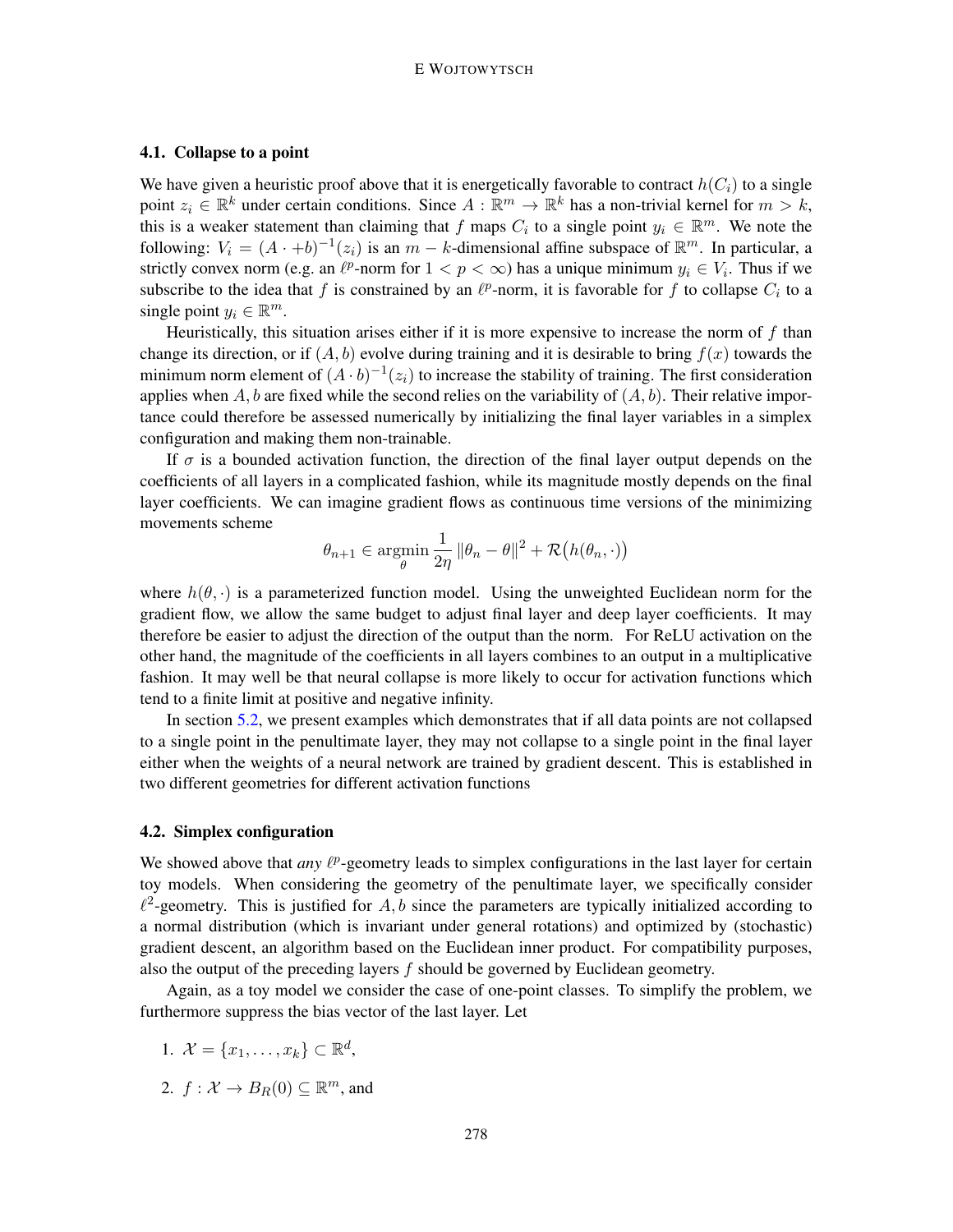3.  $A: \mathbb{R}^m \to \mathbb{R}^k$  linear.

As before  $B_R(0)$  denotes the Euclidean ball of radius  $R > 0$  centered at the origin in  $\mathbb{R}^m$ . We denote  $h(x) = Af(x)$ ,  $y_i := f(x_i) \in \mathbb{R}^m$  and  $z_i := h(x_i) \in \mathbb{R}^k$ . As we suppressed the bias of the last layer, we could normalize the center of mass in the penultimate layer to be  $\frac{1}{k} \sum_{i=1}^{k} y_i = 0$ . Instead, we make the (weaker) assumption that  $y_i \in B_R(0)$  for some  $R > 0$  and all  $i = 1, \ldots, k$ .

We assume that the outputs  $h(x_i)$  are in the optimal positions in the last layer and show that if A has minimal norm, also the outputs  $f(x_i)$  in the penultimate layer are located at the vertices of a regular standard simplex. Denote by

$$
||A||_{L(\ell^2,\ell^2)} = \max_{||x||_{\ell^2} \le 1} \frac{||Ax||_{\ell^2}}{||x||_{\ell^2}}
$$

<span id="page-9-0"></span>the operator norm of the linear map  $A$  with respect to the Euclidean norm on both domain and range.

**Lemma 8** Let  $m \geq k - 1$  and  $y_i \in B_R(0) \subseteq \mathbb{R}^m$  and  $A : \mathbb{R}^m \to \mathbb{R}^k$  linear such that  $Ay_i = z_i$ *where* z<sup>i</sup> *are the vertices of the regular standard simplex described in Lemma [2](#page-5-2) and* [\(4\)](#page-7-1)*. Then*

- *1. the center of mass of outputs*  $y_i$  *of f is*  $\frac{1}{k} \sum_{i=1}^{k} y_i = 0$ *,*
- 2.  $||A||_{L(\ell^2,\ell^2)} \geq 1$ *, and*
- *3.*  $||A||_{L(\ell^2,\ell^2)} = 1$  *if and only if* 
	- *(a) A is an isometric embedding of the*  $k-1$ *-dimensional subspace spanned by*  $\{y_1, \ldots, y_k\}$ into  $\mathbb{R}^k$  and
	- *(b)* y<sup>i</sup> *are vertices of a regular standard simplex with the same side lengths.*

The proof is given in the appendix. We conclude the following.

**Corollary 9** *For any*  $m \geq k - 1$ *, consider the hypothesis class* 

$$
\mathcal{H} = \left\{ h : \mathbb{R}^d \to \mathbb{R}^k \; \middle| \; h = Af \; \text{where} \; \begin{array}{l} f : \mathbb{R}^d \to \mathbb{R}^m \; \text{is} \; \mathbb{P} - \text{measurable}, & \|f(x)\|_{\ell^2} \leq R & \mathbb{P} - a.e. \\ A : \mathbb{R}^m \to \mathbb{R}^k \; \text{is linear}, & \|A\|_{L(\ell^2, \ell^2)} \leq 1 \end{array} \right\}
$$

.

*Then a minimizer*  $h \in H$  *of*  $R$  *satisfies*  $h = Af$  *where* 

- *1. there exist values*  $y_i \in \mathbb{R}^m$  *such that*  $f(x) = y_i$  *for almost every*  $x \in C_i$ *,*
- *2. the points*  $y_i$  *are located at the vertices of a regular*  $k 1$ *-dimensional standard simplex in* R m*,*
- *3. the center of mass of the points* y<sup>i</sup> *(with respect to the uniform distribution) is at the origin, and*
- *4.* A *is an isometric embedding of the*  $k 1$ -dimensional space spanned by  $\{y_1, \ldots, y_k\}$  *into*  $\mathbb{R}^k$ .

Remark 10 *The restriction to the Euclidean case is because in Euclidean geometry, any* k − 1 *dimensional subspace of* R d *is equipped with the Euclidean norm in a natural way. For other*  $\ell^p$ -spaces, the restriction of the  $\ell^p$ -norm is not a norm of  $\ell^q$ -type and we cannot apply Lemma [4.](#page-6-0)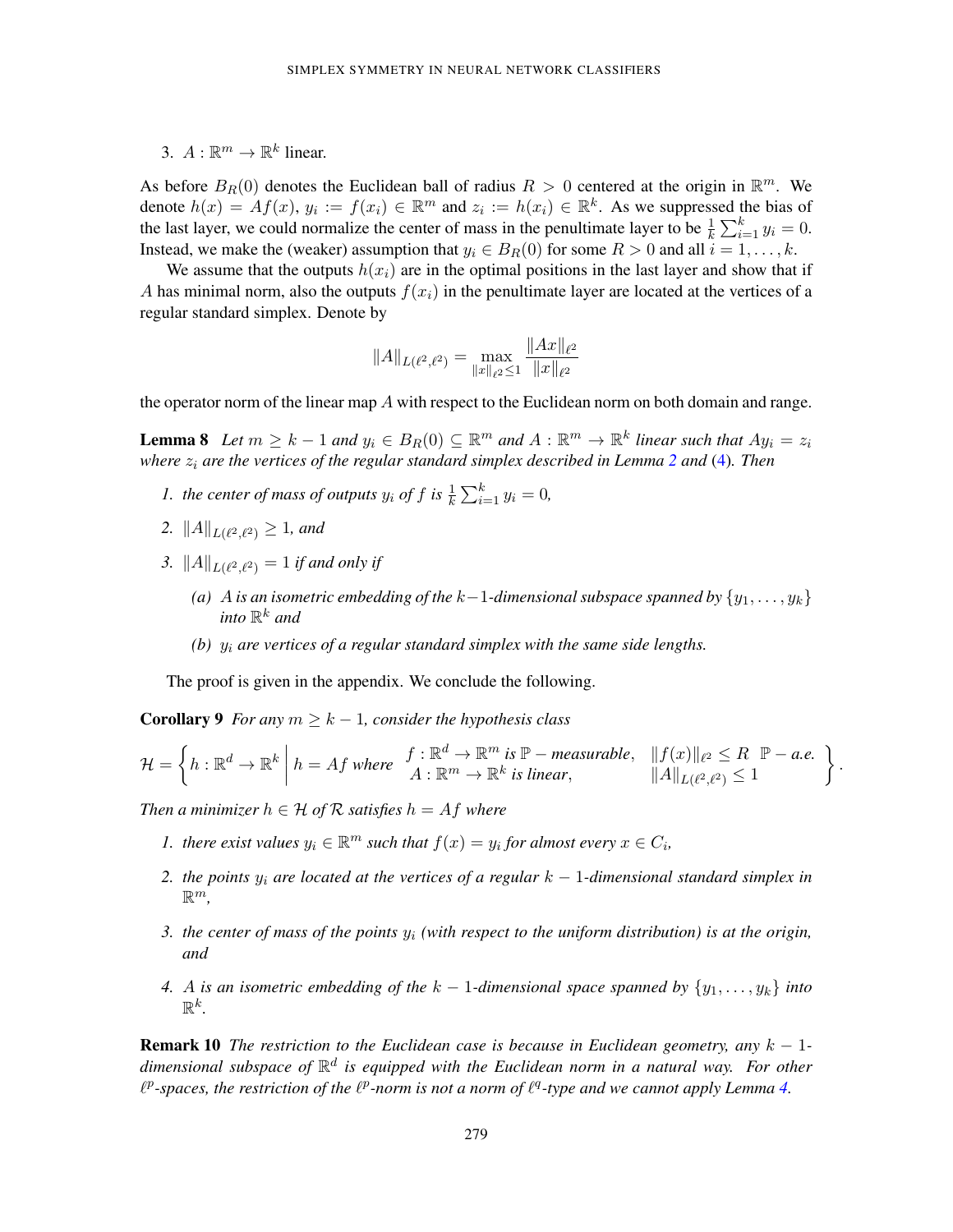Thus, we conclude that a simplex geometry is desirable also in the penultimate layer of a function  $h(x) = Af(x)$  if

- 1. the function class  $\mathcal F$  in which f is chosen and the linear matrix class in which A is chosen respect the Euclidean geometry of  $\mathbb{R}^m$ ,
- 2. F is sufficiently expressive to collapse all data points in the class  $C_i$  to a single point  $y_i$  and
- 3.  $\mathcal F$  is so expressive that  $y_i$  and  $y_j$  can be chosen mostly independently.

## <span id="page-10-0"></span>5. Caveats: Binary classification using two-layer neural networks

In this section we consider simple neural network classifier models and data sets on which we can show that the classes *are not* collapsed into single points when the model parameters are trained by gradient descent, despite the fact that the function class is sufficiently expressive. This is intended as a complementary illustration that the heuristic considerations of Sections [3](#page-5-0) and [4](#page-7-0) may or may not be valid, depending on factors which are yet to be understood.

Deep neural networks with many nonlinearities can be a lot more flexible than shallow neural networks, and the intuition we built up above does not quite apply here. However, we emphasize that a deep neural network h can be decomposed as  $h = g \circ f$  where  $f : \mathbb{R}^d \to \mathbb{R}^k$  is a deep neural network and  $g: \mathbb{R}^k \to \mathbb{R}$  is a shallow neural network. All results should therefore be considered also valid in deep classification models where only the outermost two layers are trained. This is a more realistic assumption in applications where large pretrained models are used to preprocess data and only the final layers are trained for a specific new task. Similarly, we note that this indicates that if data is non-collapsed two layers before the output, then it may not collapse in the output layer either.

The examples we consider concern *binary* classification, i.e. all functions take values in R rather than a higher-dimensional space. The label function  $x \mapsto \xi_x$  takes values in {-1, 1} instead of the set of basis vectors. For the sake of convenience, the data below are assumed to be one-dimensional, but similar results are expected to hold when data in a high-dimensional space is either concentrated on a line or classification only depends on the projection to a line.

## 5.1. Two-layer ReLU-networks in the mean field scaling

Consider the *mean field scaling* of shallow neural networks, where a network function is described as

$$
f(x) = \frac{1}{m} \sum_{i=1}^{m} a_i \sigma(w_i^T x + b_i)
$$
 rather than 
$$
f(x) = \sum_{i=1}^{m} a_i \sigma(w_i^T x + b_i).
$$

In this regime, it is easy to take the infinite width limit

<span id="page-10-1"></span>
$$
f(x) = \int_{\mathbb{R}^k \times \mathbb{R}^d \times \mathbb{R}} a \,\sigma(w^T x + b) \,\pi(\mathrm{d}a \otimes \mathrm{d}w \otimes \mathrm{d}b) \tag{5}
$$

with general weight distributions  $\pi$  on  $\mathbb{R}^{k+d+1}$ . We denote the functions as represented in [\(5\)](#page-10-1) by  $h_{\pi}$ . Finite neural networks are a special case in these considerations with distribution  $\pi$  = 1  $\frac{1}{m} \sum_{i=1}^{m} \delta_{(a_i, w_i, b_i)}$ . We recall the following results.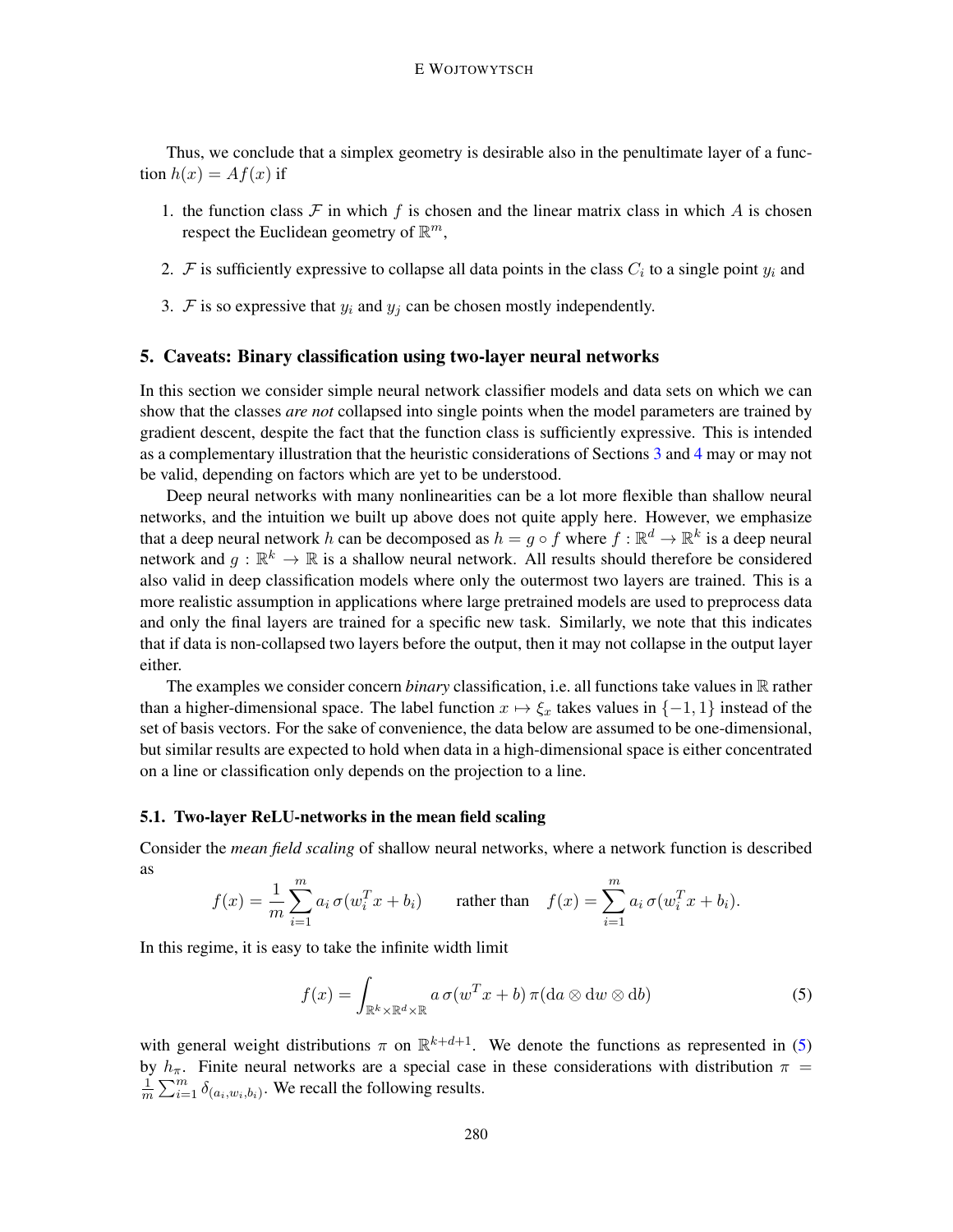**Proposition 11** *[Chizat and Bach](#page-13-2) [\(2018\)](#page-13-2)* All weights  $(a_i, w_i, b_i)$  evolve by the gradient flow of

$$
(a_i, w_i, b_i)_{i=1}^m \mapsto \mathcal{R}\left(\frac{1}{m} \sum_{i=1}^m a_i \sigma(w_i^T x + b_i)\right)
$$

in  $(\mathbb{R}^{k+d+1})^m$  if and only if the empirical distribution  $\pi = \frac{1}{m}$  $\frac{1}{m}\sum_{i=1}^m \delta_{(a_i,w_i,b_i)}$  evolves by the Wasser*stein gradient flow of*

<span id="page-11-0"></span>
$$
\pi \mapsto \mathcal{R}\left(h_{\pi}\right) \tag{6}
$$

*(up to time rescaling).*

Consider specifically  $\sigma(z) = \max\{z, 0\}$  and  $k = 1$  with the risk functional

$$
\mathcal{R}(h) = -\int_{\mathbb{R}^d} \log \left( \frac{\exp(-h(x) \cdot \xi_x)}{\exp(h(x)) + \exp(-h(x))} \right) \mathbb{P}(\mathrm{d}x).
$$

The following result applies specifically to the Wasserstein gradient flow of certain continuous distributions, which can be approximated by finite sets of weights.

**Proposition 12** *[Chizat and Bach](#page-13-3)* [\(2020\)](#page-13-3) *Assume that*  $\pi^0$  *is such that*  $|a|^2 \le |w|^2 + |b|^2$  *almost surely and such that*

$$
\pi^0\left(\{(w,b)\in\Theta\}\right)>0
$$

for every open cone  $\Theta$  in  $\mathbb{R}^{d+1}$ . Let  $\pi^t$  evolve by the Wasserstein gradient flow of [\(6\)](#page-11-0) with initial *condition* π 0 *. Then (under additional technical conditions), the following hold:*

- *1.*  $\xi_x h_{\pi^t}(x) \rightarrow +\infty$  for  $\mathbb{P}\text{-almost every } x$ .
- *2. There exist*

<span id="page-11-1"></span>
$$
\pi_* \in \operatorname{argmax} \left\{ \min_{x \in \operatorname{spt} \mathbb{P}} \left( \xi_x \cdot h_\pi(x) \right) \middle| \pi \text{ s.t. } \int_{\mathbb{R}^{d+2}} |a| \left[ |w| + |b| \right] d\pi \le 1 \right\} \tag{7}
$$

*and a normalizing function*  $\mu : [0, \infty) \to (0, \infty)$  *such that*  $\mu(t) h_{\pi_t} \to h_{\pi^*}$  *locally uniformly* on  $\mathbb{R}^d$ .

**Remark 13** We call  $h^*$  the maximum margin classifier in Barron space. Both the normalization *condition in*  $(7)$  *and the normalizing function*  $\mu$  *are related to the Barron norm or variation norm of classifier functions. The existence of a minimizer in* [\(7\)](#page-11-1) *is guaranteed by compactness. Existence of*  $a$  limit of  $\pi^t$  in some weak sense has to be assumed a priori in [Chizat and Bach](#page-13-2) [\(2018\)](#page-13-2).

**Remark 14** *The open cone condition is satisfied for example if*  $\pi_0$  *is a normal distribution on* R <sup>d</sup>+1*, which is a realistic distribution. This property ensures a diversity in the initial distribution, which is required to guarantee convergence. The smallness condition on* a *is purely technical and required to deal with the non-differentiability of the ReLU activation function, see also [Wojtowytsch](#page-14-6) [\(2020\)](#page-14-6). The same result holds without modification for leaky-ReLU activation. With some additional modifications, it is assumed to also extend to smooth and bounded activation functions.*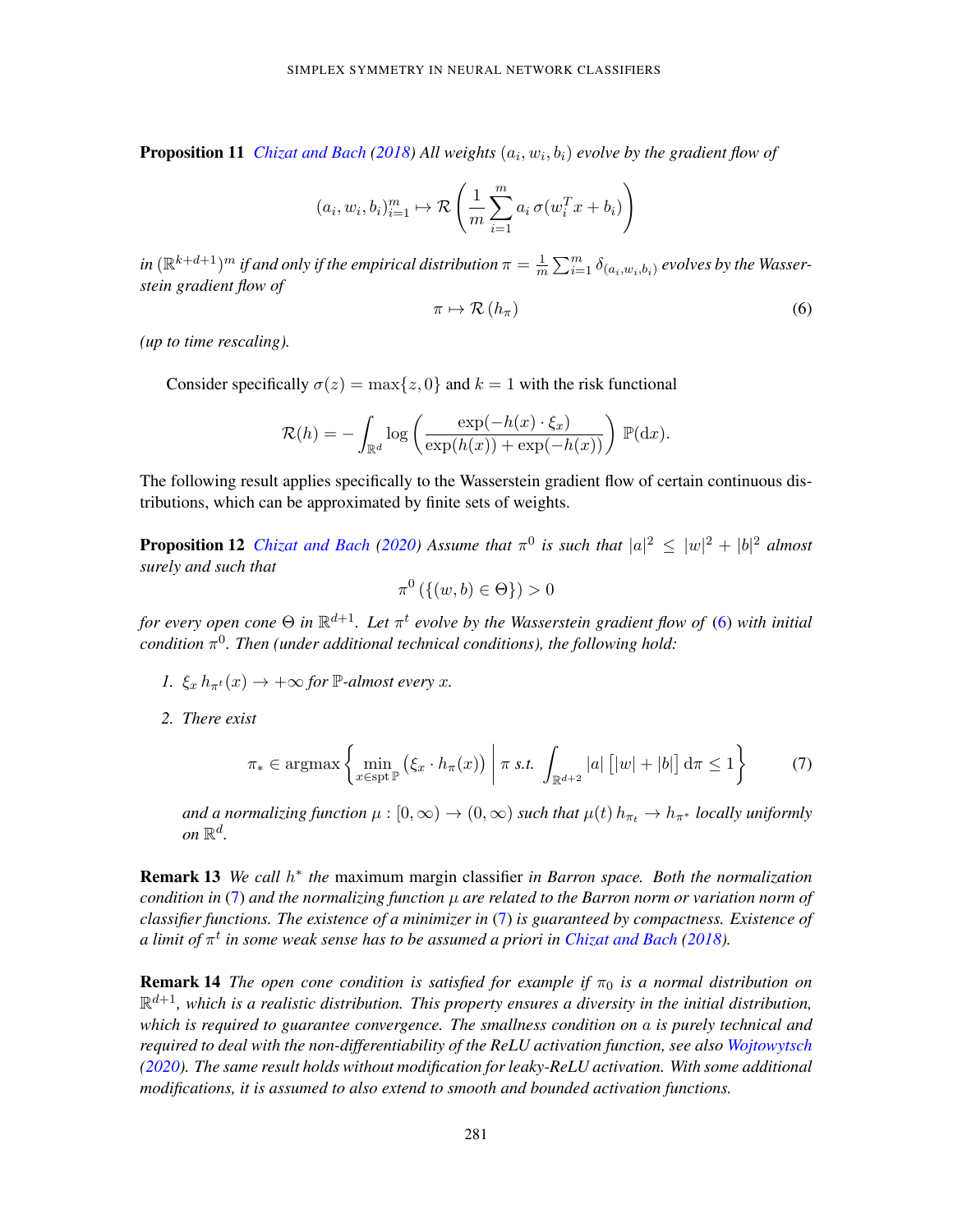**Remark 15** *The divergence*  $\xi_x h_{\pi^t}(x) \to +\infty$  *is expected to be logarithmic in time, which can* almost be considered bounded in practice. The convergence  $h_{\pi^t} \to h^*$  is purely qualitative, without *a rate.*

Consider a binary classification problem in R where  $C_{-1} = [-2, -1]$  and  $C_1 = [1, 2]$ .

<span id="page-12-1"></span>**Lemma 16** *Consider a binary classification problem in* R *where one class*  $C_{-1}$  *with label*  $\xi = -1$ *is contained in*  $[-2, -1]$  *and the other class*  $C_1$  *with label*  $\xi = +1$  *is contained in* [1, 2]*. Assume that*  $-1 \in C_{-1}$ ,  $1 \in C_1$  *and that both classes contain at least one additional point.* 

*The classification problem admits a continuum of maximum margin classifiers*

$$
f_b(x) = \frac{1}{2\left[1+b\right]} \begin{cases} x+b & x > b \\ 2x & -b < x < b \\ x-b & x < -b \end{cases}
$$

*parametrized by*  $b \in [0, 1]$ *.* 

In particular, we expect that  $h_{\pi_t}$  is not constant on either of the classes [1, 2] or [-2, -1]. The proof is postponed until the appendix.

Remark 17 *We described the mean field setting in its natural scaling. However, the same results are true (with a different time rescaling) if f is represented in the usual fashion as*  $f(x) =$  $\sum_{i=1}^m a_i \sigma(w_i^T x + b_i)$  without the normalizing factor  $\frac{1}{m}$ , assuming that the weights are initialized such that  $a_i, w_i, b_i \sim m^{-1/2}$ .

#### <span id="page-12-0"></span>5.2. Two-layer networks with non-convex input classes

Assume that

$$
\mathbb{P} = p_1 \delta_{-1} + p_2 \delta_0 + p_3 \delta_1, \qquad p_1, p_2, p_3 \ge 0, \qquad p_1 + p_2 + p_3 = 1
$$

and that  $\xi_{-1} = \xi_1 = 1$  and  $\xi_0 = -1$ . We consider the risk functional

$$
\mathcal{R}(h) = \int_{\mathbb{R}} \exp(-\xi_x h(x)) \, \mathbb{P}(\mathrm{d}x) = p_1 \, \exp(-h(-1)) + p_2 \, \exp(h(0)) + p_3 \, \exp(-h(1)),
$$

which is similar to cross-entropy loss in its tails since

$$
-\log\left(\frac{\exp(\xi_x h(x))}{\exp(\xi_x h(x)) + \exp(-\xi_x h(x))}\right) = -\log\left(\frac{1}{1 + \exp(-2\,\xi_x h(x))}\right)
$$

$$
\approx 1 - \frac{1}{1 + \exp(-2\,\xi_x h(x))}
$$

$$
= \frac{\exp(-2\,\xi_x h(x))}{1 + \exp(-2\,\xi_x h(x))}
$$

$$
\approx \exp(-2\,\xi_x h(x))
$$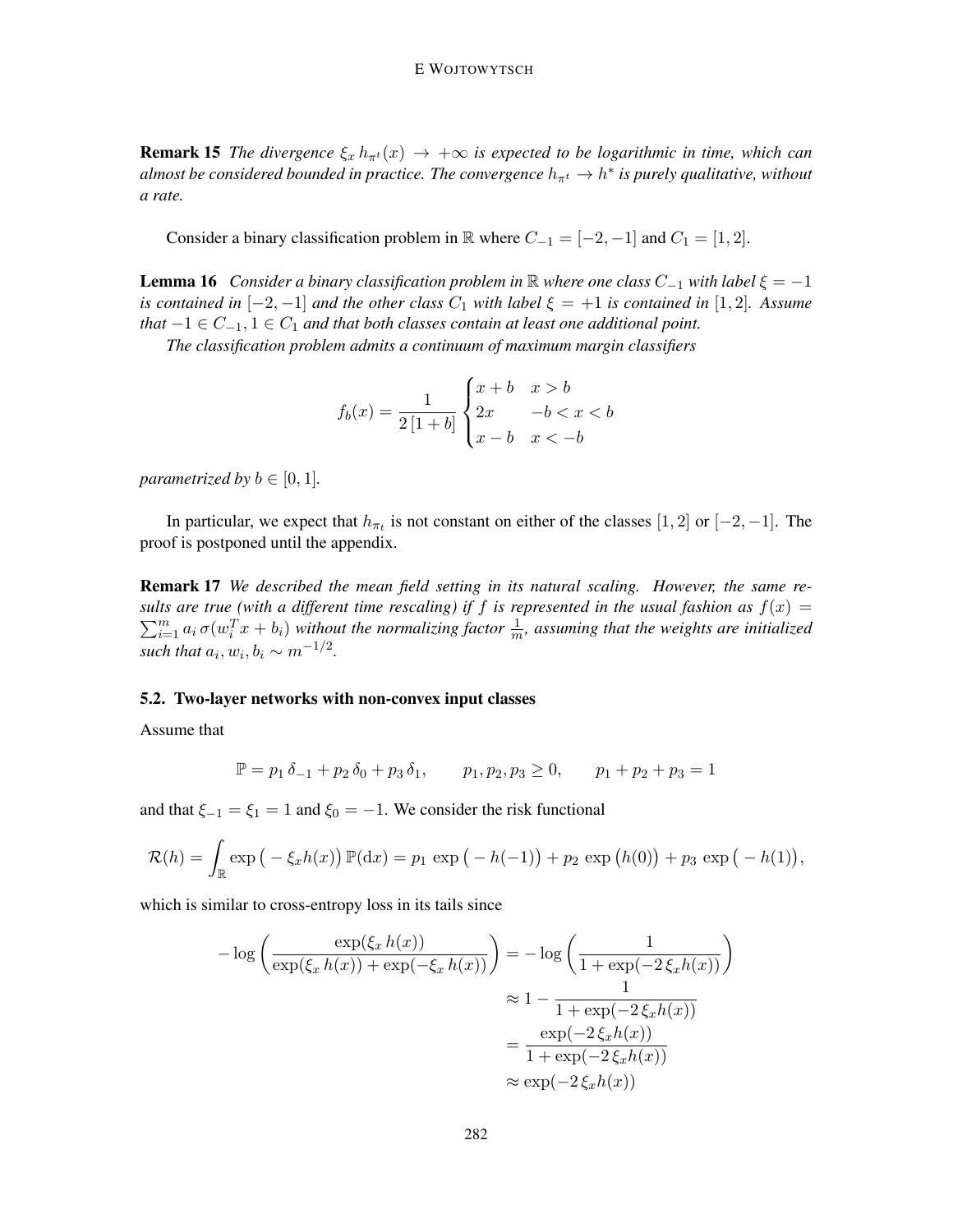if  $\xi_x h(x)$  is large. Further assume that the classifier is a shallow neural network with three neurons

$$
h(x) = \sum_{i=1}^{3} a_i \sigma(w_i x + b_i).
$$

To make life easier, we consider a simplified sigmoid activation function  $\sigma : \mathbb{R} \to \mathbb{R}$  which satisfies  $\sigma(z) = 0$  for  $z \leq 0$  and  $\sigma(z) = 1$  for  $z \geq 1$ , and we assume that the parameters  $(a_i, w_i, b_i)$  are initialized such that

<span id="page-13-4"></span>
$$
h(x) = a_1 \sigma(-x) - a_2 \sigma(x+1) + a_3 \sigma(x)
$$
 (8)

In particular,  $\sigma'(w_ix+b_i) = 0$  for  $\mathbb P$ -almost every x at initialization and all  $i = 1, 2, 3$ . This implies that  $(w_i, b_i)$  are constant along gradient descent training, so only  $a_1, a_2, a_3$  evolve. We can write

$$
\mathcal{R}(-a_1\sigma(x) + a_2\sigma(x+1) - a_3\sigma(x-1)) = p_1 \exp(-a_1) + p_2 \exp(-a_2) + p_3 \exp(a_2 - a_3).
$$

<span id="page-13-5"></span>**Lemma 18** Let  $h = h_{a_1, a_2, a_3}$  be as in [\(8\)](#page-13-4) for  $a_1, a_2, a_3 \in \mathbb{R}$ . Assume that  $a_1, a_2, a_3$  evolve by the  $gradient$  flow of  $F(a_1, a_2, a_3) = \mathcal{R}(h_{a_1, a_2, a_3})$ . Then

$$
\lim_{t \to \infty} [h(t, 1) - h(t, -1)] = 0 \qquad \Leftrightarrow \qquad p_3 = 2p_1
$$

*independently of the initial condition*  $(a_1, a_2, a_3)(0)$ *.* 

In general, assume that  $h = f \circ g$  where f is a shallow neural network. Assume that there are two classes  $C_i, C_j$  such that the convex hull of  $g(C_i)$  intersects  $g(C_j)$ . Then it is questionable that classes can collapse to a single point in the final layer. While this does not imply that  $g(C_i)$  and  $g(C_i)$  should concentrate around the vertices of a regular standard simplex, it suggests that simple geometries are preferred already *before* the penultimate layer if the  $h$  is to collapse  $C_i$  to a single point.

The proof of Lemma [18](#page-13-5) is given in the appendix.

Remark 19 *We note that the probabilities of the different data points crucially enter the analysis, while considerations above in Lemma [4](#page-6-0) were entirely independent of the weight of different classes. The toy model does not capture interactions between the function values at different data points, which is precisely what drives the dynamics here.*

## References

- <span id="page-13-2"></span>Lenaic Chizat and Francis Bach. On the global convergence of gradient descent for overparameterized models using optimal transport. In *Advances in neural information processing systems*, pages 3036–3046, 2018.
- <span id="page-13-3"></span>Lenaic Chizat and Francis Bach. Implicit bias of gradient descent for wide two-layer neural networks trained with the logistic loss. *arxiv:2002.04486 [math.OC]*, 2020.
- <span id="page-13-0"></span>Yaim Cooper. The loss landscape of overparameterized neural networks. *arXiv:1804.10200 [cs.LG]*, 2018.
- <span id="page-13-1"></span>Simon S Du, Jason D Lee, Haochuan Li, Liwei Wang, and Xiyu Zhai. Gradient descent finds global minima of deep neural networks. *arXiv:1811.03804 [cs.LG]*, 2018a.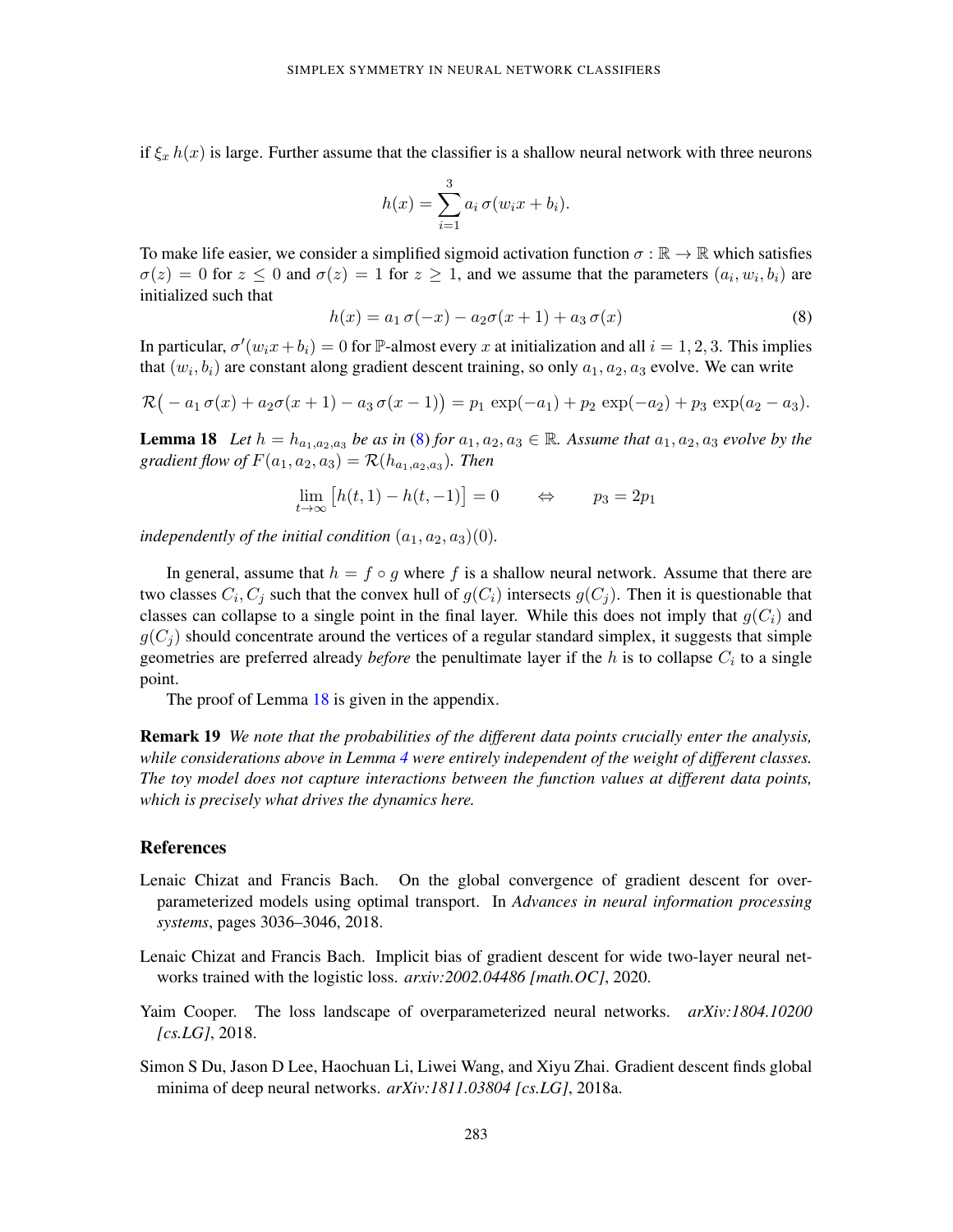- <span id="page-14-2"></span>Simon S Du, Xiyu Zhai, Barnabas Poczos, and Aarti Singh. Gradient descent provably optimizes over-parameterized neural networks. *arXiv:1810.02054 [cs.LG]*, 2018b.
- <span id="page-14-3"></span>Weinan E, Chao Ma, and Lei Wu. A comparative analysis of optimization and generalization properties of two-layer neural network and random feature models under gradient descent dynamics. *Sci. China Math.*, https://doi.org/10.1007/s11425-019-1628-5, 2020.
- <span id="page-14-5"></span>Michael Elad, Dror Simon, and Aviad Aberdam. Another step toward demystifying deep neural networks. *Proceedings of the National Academy of Sciences*, 117(44):27070–27072, 2020.
- <span id="page-14-4"></span>Jianfeng Lu and Stefan Steinerberger. Neural collapse with cross-entropy loss. *arxiv: 2012.08465 [cs.LG]*, 2020.
- <span id="page-14-1"></span>Dustin G Mixon, Hans Parshall, and Jianzong Pi. Neural collapse with unconstrained features. *arXiv:2011.11619 [cs.LG]*, 2020.
- <span id="page-14-0"></span>Vardan Papyan, XY Han, and David L Donoho. Prevalence of neural collapse during the terminal phase of deep learning training. *Proceedings of the National Academy of Sciences*, 117(40): 24652–24663, 2020.
- <span id="page-14-6"></span>Stephan Wojtowytsch. On the global convergence of gradient descent training for two-layer Relu networks in the mean field regime. *arXiv:2005.13530 [math.AP]*, 2020.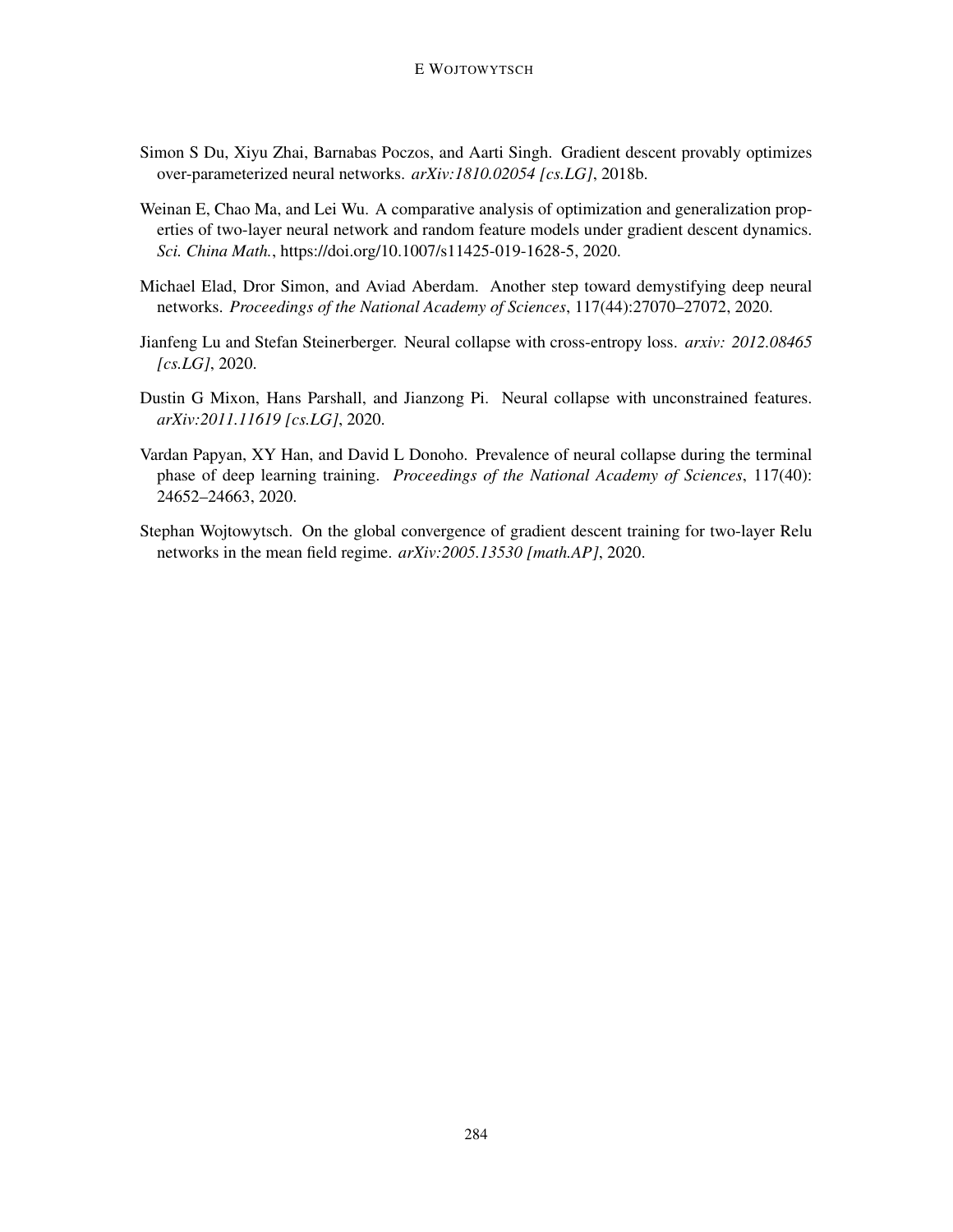## Appendix A. Proofs

## A.1. Proof from Section [2](#page-3-0)

We prove the convexity property of the loss function.

**Proof** [Proof of Lemma [1\]](#page-5-1) Without loss of generality  $j = 1$  and we abbreviate  $\Phi = \Phi_1$ . We compute

$$
\nabla \Phi(z) = -e_1 + \sum_{j=1}^{k} \frac{\exp(z_j)}{\sum_{i=1}^{k} \exp(z_i)} e_j
$$

$$
\partial_j \partial_l \Phi(z) = \frac{\exp(z_j)}{\sum_{i=1}^{k} \exp(z_i)} \delta_{jl} - \frac{\exp(z_j) \exp(z_l)}{\left(\sum_{i=1}^{k} \exp(z_i)\right)^2}
$$

$$
= p_j \delta_{jl} - p_j p_l
$$

where  $p_j = \frac{\exp(z_j)}{\sum_{k}^k \exp(z_k)}$  $\frac{\exp(z_j)}{\sum_{i=1}^k \exp(z_i)}$ . Thus

$$
a^t D^2 \Phi a = \sum_{i=1}^k a_i^2 p_i - \sum_{i,j=1}^k a_i a_j p_i p_j
$$
  
= 
$$
\sum_{i=1}^k a_i^2 p_i - \left(\sum_{i=1}^k a_i p_i\right)^2
$$
  
= 
$$
||a||_{\ell^2(p)}^2 - ||a||_{\ell^1(p)}^2
$$
  

$$
\geq 0
$$

since p is a counting density on  $\{1, \ldots, k\}$ . Since p is a vector with strictly positive entries, equality is attained if and only if a is a multiple of  $(1, \ldots, 1)$ . Since the Hessian of  $\Phi$  is positive semi-definite, the function is convex.  $\blacksquare$ 

## A.2. Proofs from Section [3](#page-5-0)

The rigorous proof that it is advantageous to collapse the output of a classifier to the center of mass over a class goes as follows.

**Proof** [Proof of Lemma [2\]](#page-5-2) Denote by  $P^{\sharp}$  the orthogonal projection of h onto the orthogonal complement of the space spanned by the vector  $(1,\ldots,1)$  and observe that  $\ell(P^{\sharp}h,\xi) = \ell(h,\xi)$  for all  $h, \xi$ .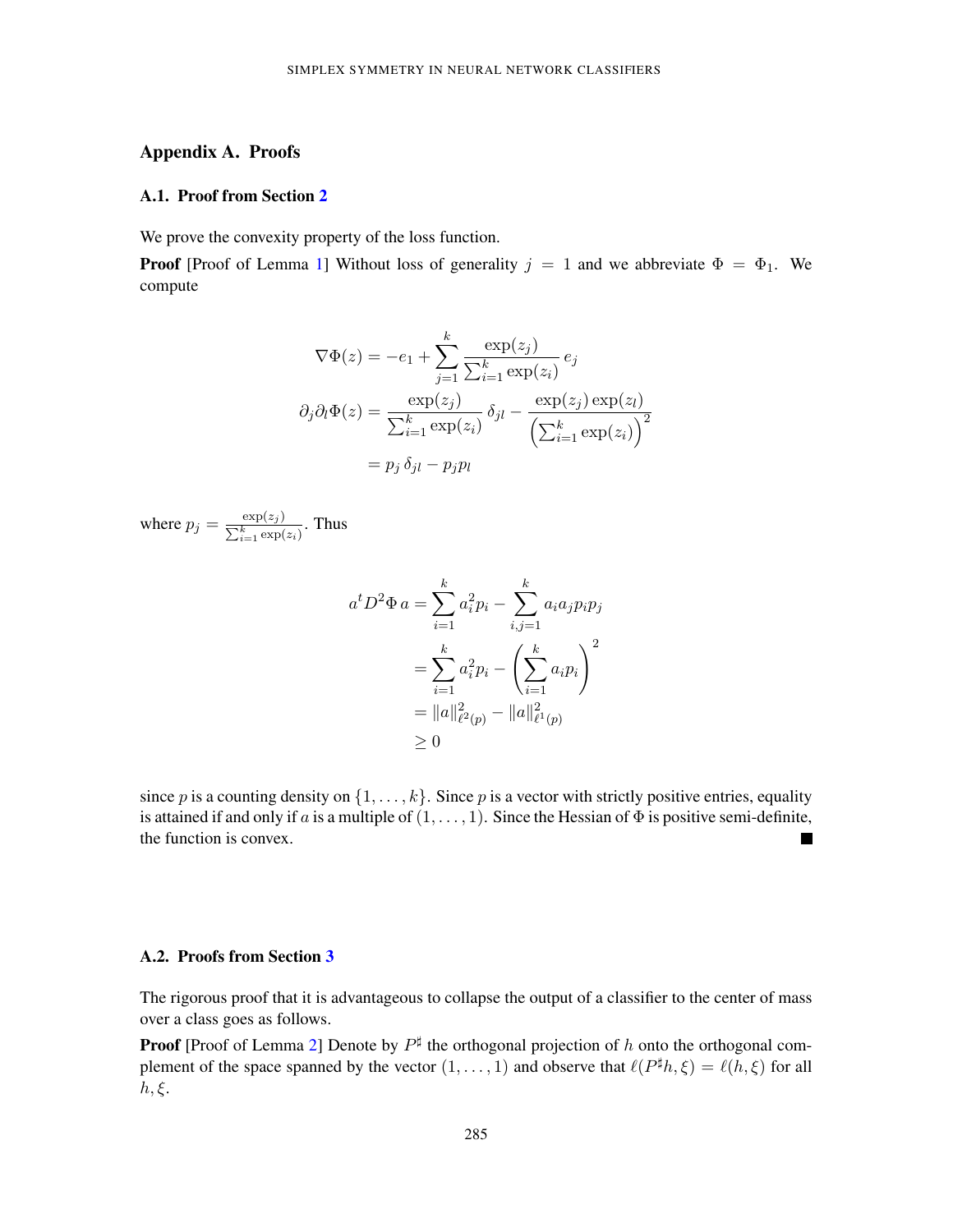We compute by the vector-valued Jensen's inequality that

$$
\mathcal{R}(h) = \mathcal{R}(P^{\sharp}h)
$$
\n
$$
= -\int_{\mathbb{R}^d} \log \left( \frac{\exp(P^{\sharp}h(x) \cdot \xi_x)}{\sum_{i=1}^k \exp(P^{\sharp}h(x) \cdot e_i)} \right) \mathbb{P}(\mathrm{d}x)
$$
\n
$$
= -\sum_{j=1}^k \int_{C_j} \log \left( \frac{\exp(P^{\sharp}h(x) \cdot e_j)}{\sum_{i=1}^k \exp(P^{\sharp}h(x) \cdot e_i)} \right) \mathbb{P}(\mathrm{d}x)
$$
\n
$$
= \sum_{j=1}^k |C_j| \frac{1}{|C_j|} \int_{C_j} \Phi_j(P^{\sharp}h(x)) \mathbb{P}(\mathrm{d}x)
$$
\n
$$
\geq \sum_{j=1}^k |C_j| \Phi_j \left( \frac{1}{|C_j|} \int_{C_j} P^{\sharp}h(x) \mathbb{P}(\mathrm{d}x) \right)
$$
\n
$$
= -\int_{\mathbb{R}^d} \log \left( \frac{\exp(\overline{P^{\sharp}h}(x) \cdot \xi_x)}{\sum_{i=1}^k \exp(\overline{P^{\sharp}h}(x) \cdot e_i)} \right) \mathbb{P}(\mathrm{d}x)
$$

and note that the inequality is strict unless  $P^{\sharp}h(x) = \overline{P^{\sharp}h}(x)$  for  $\mathbb{P}\text{-almost every } x$  since  $\ell$  strictly convex on the orthogonal complement of  $(1, \ldots, 1)$ . This is the case if and only if  $h(x) - \bar{h}(x) \in$ span $\{(1, \ldots, 1)\}\$ for almost all x. a sa

We proceed to show the optimality of a simplex configuration in the toy problem. **Proof** [Proof of Lemma [4\]](#page-6-0) **Step 1. Existence of the minimizer.** Due to the convexity of  $\Phi_i$  is convex on the compact convex set  $B_R(0)$ ,  $\Phi_i$  has a minimizer  $z_i$  in  $B_R(0)$ .

Step 2. Uniqueness of the minimizer. By the Lagrange multiplier theorem, there exists  $\lambda_i \in \mathbb{R}$ such that

$$
0 = (\nabla \Phi_i)(z_i) - \lambda z_i
$$
  
= 
$$
\left[ \sum_{j=1}^k \frac{\exp(z_i \cdot e_j)}{\sum_{l=1}^k \exp(z_i \cdot e_l)} e_k \right] - e_i - \lambda_i z_i
$$
  
= 
$$
\sum_{j=1}^k \left[ \frac{\exp(z_i \cdot e_j)}{\sum_{l=1}^k \exp(z_i \cdot e_l)} - \delta_{ij} - \lambda_i (z_i \cdot e_j) \right] e_j.
$$
 (9)

All coefficients in the basis expansion have to vanish separately, so in particular

$$
0 = \sum_{j=1}^{k} \left[ \frac{\exp(z_i \cdot e_j)}{\sum_{l=1}^{d} \exp(z_i \cdot e_l)} - \delta_{ij} - \lambda_i (z_i \cdot e_k) \right] = 1 - 1 - \lambda \sum_{j=1}^{k} (z_i \cdot e_j) = -\lambda \sum_{j=1}^{k} (z_i \cdot e_j),
$$

meaning that either  $\lambda_i = 0$  or  $\sum_{j=1}^k (z_i \cdot e_j) = 0$ . Since  $\frac{\exp(z_i \cdot e_j)}{\sum_{l=1}^k \exp(z_i \cdot e_l)} - \delta_{ij} \neq 0$  for any  $i, j$  and choice of  $z_i$ , we find that  $\lambda_i \neq 0$  and thus  $z_i \in \partial B_R(0)$  and

<span id="page-16-0"></span>
$$
0 = \sum_{i=1}^{k} (z_i \cdot e_k) = (1, \dots, 1) \cdot z_i.
$$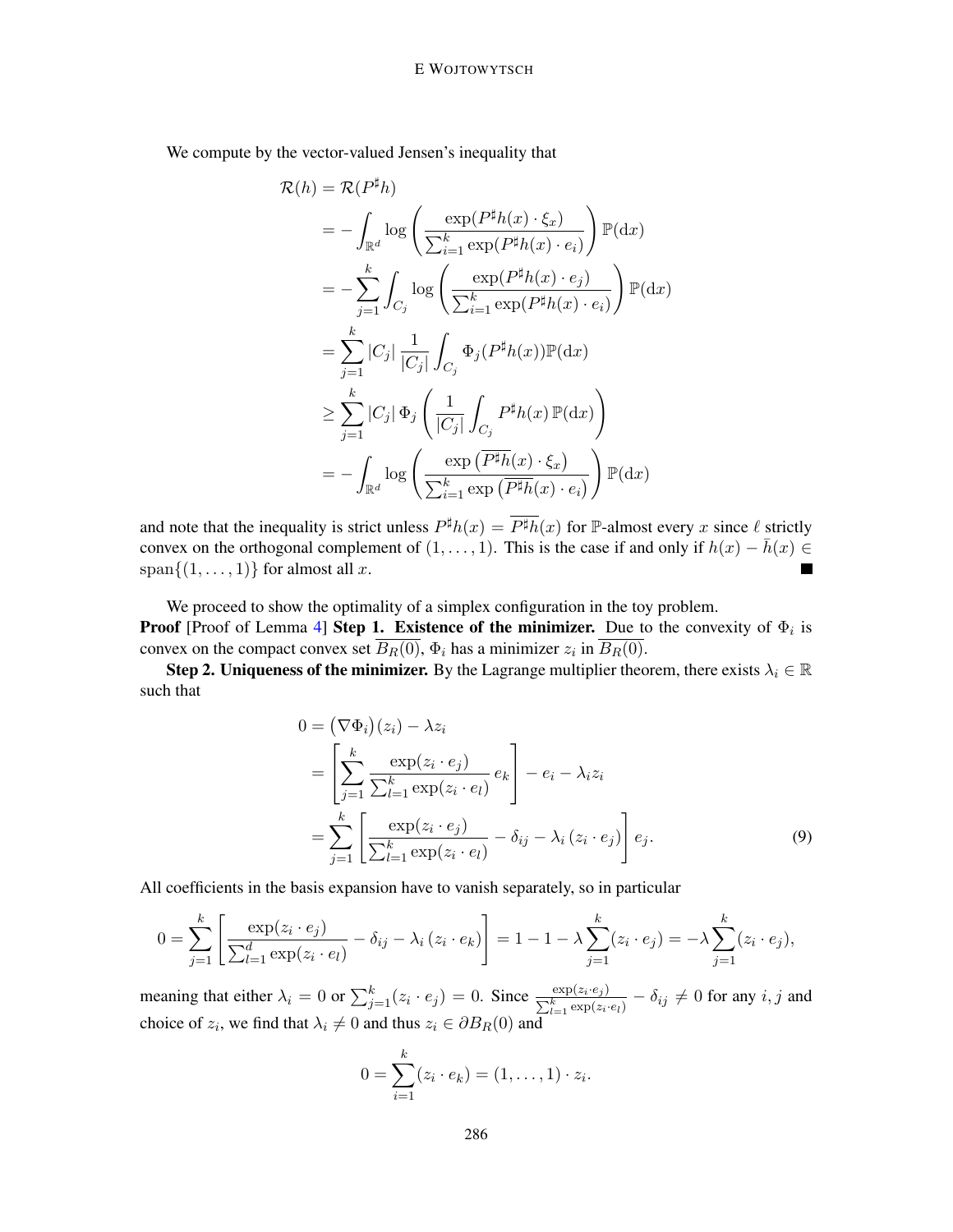Since  $\Phi_i$  is *strictly* convex in the hyperplane  $H = \{z \in \mathbb{R}^k : (1, \ldots, 1) \cdot z = 0\}$  $H = \{z \in \mathbb{R}^k : (1, \ldots, 1) \cdot z = 0\}$  $H = \{z \in \mathbb{R}^k : (1, \ldots, 1) \cdot z = 0\}$  by Lemma 1, we find that the minimizer  $z_i \in B_R(0) \cap H$  is unique.

**Step 3. Symmetry.** Since the minimizer  $z_i$  is unique and  $\Phi_i(z^1, \ldots, z^k)$  is invariant under the permutation of the coordinate entries  $z^{j}$  of its argument for  $j \neq i$ , we find that also the minimizer  $z_i$  must have this invariance, i.e.

$$
z_i = \alpha_i e_i + \beta_i \sum_{j \neq i} e_j.
$$

Using symmetry, we find that  $\alpha_i \equiv \alpha, \beta_i \equiv \beta$  independently of *i*.

**Remark 20** The first and third step of the proof go through for general  $\ell^p$ -norms since also these *norms are invariant under the rearrangement of coordinates. The second step requires slightly different reasoning. Still, the Lagrange-multiplier equation*

$$
0 = \sum_{j=1}^{k} \left[ \frac{\exp(z_i \cdot e_j)}{\sum_{l=1}^{k} \exp(z_i \cdot e_l)} - \delta_{ij} - \lambda_i |z_i \cdot e_j|^{p-2} (z_i \cdot e_j) \right] e_j
$$

*can be used to conclude*  $\lambda_i \neq 0$  *and thus that any minimizer*  $z_i$  *must lie in the boundary of*  $B_R(0)$ *. Now assume that there are multiple minimizers*  $z_{i,1}$  *and*  $z_{i,2}$ *. Then*  $\Phi_i$  *cannot be uniformly convex along the connecting line between*  $z_{i,1}$  *and*  $z_{i,2}$ *. Therefore*  $z_{i,2} - z_{i,1} \parallel (1, \ldots, 1)$ *. Since the ball*  $B_R(0)$  is strictly convex and  $\Phi_i$  is constant along the connecting line, this is a contradiction to the *fact that the minimum is only attained on the boundary.*

*The equations which determine*  $\alpha > 0, \beta < 0$  *become* 

$$
|\alpha|^p + (k-1)|\beta|^p = R^p
$$
,  $|\alpha|^{p-2}\alpha + (k-1)|\beta|^{p-2}\beta = 0$ 

*which is solved by*

$$
\alpha = \left(\frac{(k-1)^{\frac{1}{p-1}}}{1+(k-1)^{\frac{1}{p-1}}}\right)^{\frac{1}{p}} R, \qquad \beta = -\left(\frac{1 - \frac{(k-1)^{\frac{1}{p-1}}}{1+(k-1)^{\frac{1}{p-1}}}}{k-1}\right)^{\frac{1}{p}} R.
$$

If  $p \in \{1, \infty\}$ , the unit spheres in  $\mathbb{R}^k$  have straight segments and singularities, and the Lagrange*multiplier theorem no longer applies. However, we note that the facets of the l*<sup>∞</sup>-unit ball are never *parallel to* (1, . . . , 1)*, and that the same statement is expected to hold. The same is true for the*  $\ell^1$ -unit ball close to points of the form  $\alpha e_i + \beta \sum_{j \neq i} e_j$  if  $k > 2$ .

#### A.3. Proofs from Section [4](#page-7-0)

Now we show that the simplex symmetry is optimal under certain conditions. **Proof** [Proof of Lemma [8\]](#page-9-0) We have

$$
||A||_{\ell^2} = \sup_{||y|| \le R} \frac{||Ay||}{||y||} \ge \max_{1 \le i \le k} \frac{||z_i||}{||y_i||} = \max_{1 \le i \le k} \frac{R}{||y_i||} \ge 1.
$$

In particular  $||A||_{\ell^2} \ge 1$  and if  $||A||_{\ell^2} = 1$ , then  $||y_i|| = R$  for all  $1 \le i \le k$ .

**The State**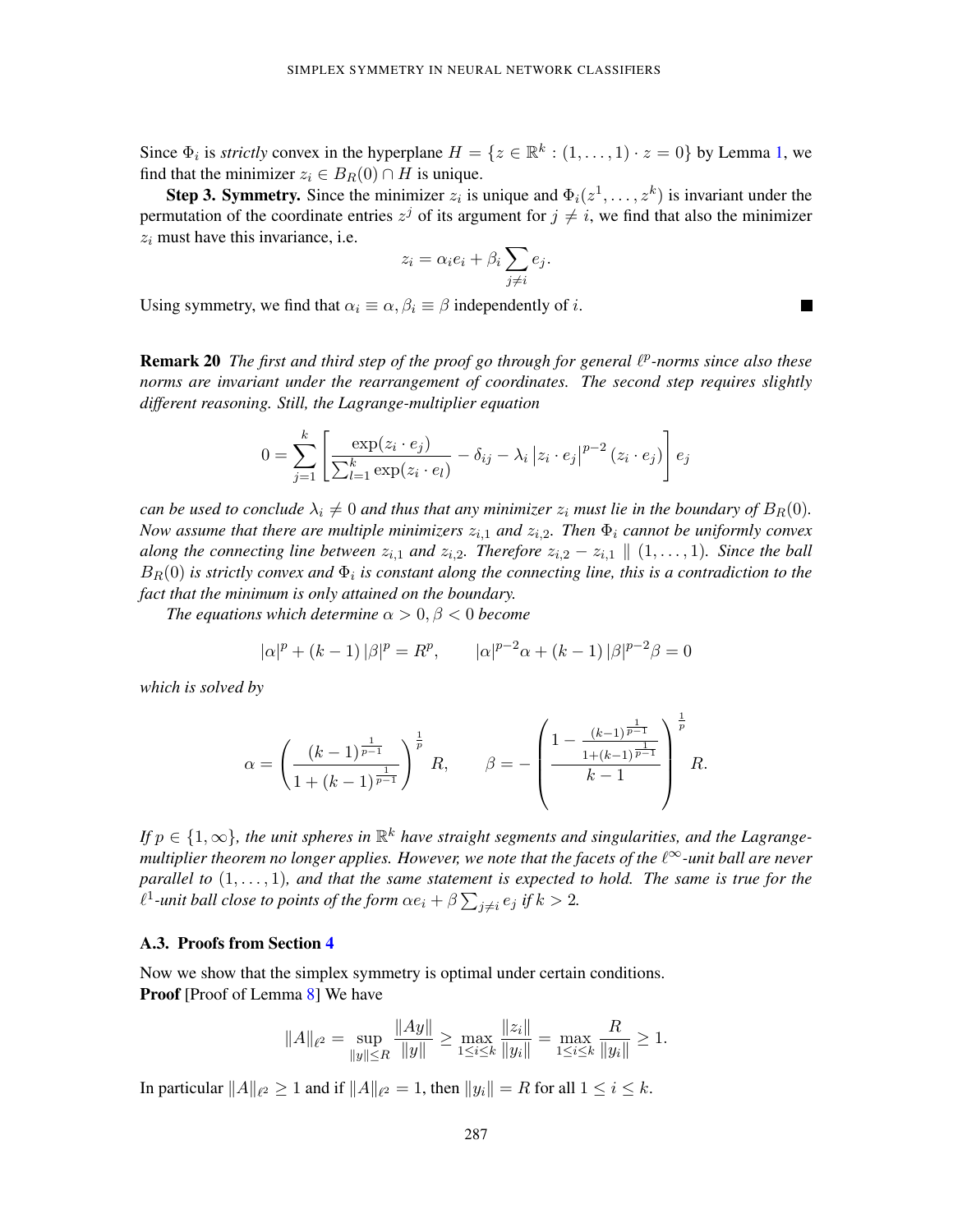### E WOJTOWYTSCH

We observe that the collection  $\{z_1, \ldots, z_{k-1}\}$  spans the  $k-1$ -dimensional hyperplane  $H =$  $\{z \in \mathbb{R}^k : (1, \ldots, 1) \cdot z = 0\}$  in  $\mathbb{R}^k$ . Consequently, the collection  $\{y_1, \ldots, y_{k-1}\}$  must be linearly independent in  $\mathbb{R}^m$ , i.e. the basis of a  $k-1$ -dimensional subspace. The map A is therefore injective and uniquely determined by the prescription  $z_i = Ay_i$  for  $i = 1, ..., k - 1$ . Since

$$
0 = \sum_{j=1}^{k} z_j = \sum_{j=1}^{k} (Ay_j) = A\left(\sum_{j=1}^{k} y_j\right),
$$

we conclude by injectivity that  $\sum_{j=1}^{k} y_j = 0$ . After a rotation, we may assume without loss of generality that  $m = k - 1$ . Since rotations are Euclidean isometries, also  $\mathbb{R}^{k-1}$  is equipped with the  $\ell^2$ -norm. Assume that  $||A||_{\ell^2} = 1$ . Then

1.  $||y_j|| = R$  for all  $j = 1, ..., k$  and

2. 
$$
\sum_{j=1}^{k} y_j = 0.
$$

This implies that for every  $i = 1, \ldots, k$  we have

$$
\sum_{j=1}^k \|y_j - y_i\|^2 = \sum_{j=1}^k \left[ \|y_j\|^2 + \|y_i\|^2 + 2\langle y_i, y_j \rangle \right] = 2k R^2 + 2 \left\langle y_i, \sum_{j=1}^k y_j \right\rangle = 2k R^2.
$$

The sum on the left is a sum of only  $k - 1$  positive terms since  $y_i - y_i = 0$ , so there exists  $j \neq i$ such that  $||y_i - y_j||^2 \ge 2 \frac{k}{k-1} R^2$ . On the other hand, we know that  $z_i, z_j$  coincide in all but two coordinates, so by  $(4)$  we find that

$$
||z_i - z_j||^2 = 2(\alpha - \beta)^2 = 2\left[\sqrt{\frac{k-1}{k}} - \frac{1}{\sqrt{k(k-1)}}\right]R^2 = 2\frac{k-1}{k}R^2\left[1 - \frac{1}{k-1}\right]^2 = 2\frac{k}{k-1}R^2.
$$

In particular, since  $||A|| = 1$  we find that

<span id="page-18-0"></span>
$$
2\frac{k}{k-1}R^2 \le ||y_i - y_j||^2 \le ||A(y_i - y_j)||^2 = ||z_i - z_j||^2 = 2\frac{k}{k-1}R^2.
$$
 (10)

Since strict inequality cannot hold, we find that [10](#page-18-0) must hold for all  $1 \leq i \neq j \leq k$  and thus  $||y_i - y_j||^2 = ||z_i - z_j||^2$ . This in particular implies that  $\langle y_i, y_j \rangle = \langle z_i, z_j \rangle$  for all  $i, j = 1, ..., k$ . Since  $\{y_1, \ldots, y_{k-1}\}\$  is a basis of  $\mathbb{R}^{k-1}$ , we conclude that A is an isometric embedding.

## A.4. Proofs from Section [5](#page-10-0)

We begin by proving that the maximum margin classifier in the problem under discussion is in fact  $f(x) = \frac{x}{2}.$ 

**Proof** [Proof of Lemma [16\]](#page-12-1) Note that  $\bar{f}(x) = \frac{f(x) - f(-x)}{2}$  satisfies

$$
\xi_x \bar{f}(x) = \frac{\xi_x f(x) + \xi_{-x} f(-x)}{2} \ge \min \{ \xi_x f(x), \xi_{-x} f(-x) \}
$$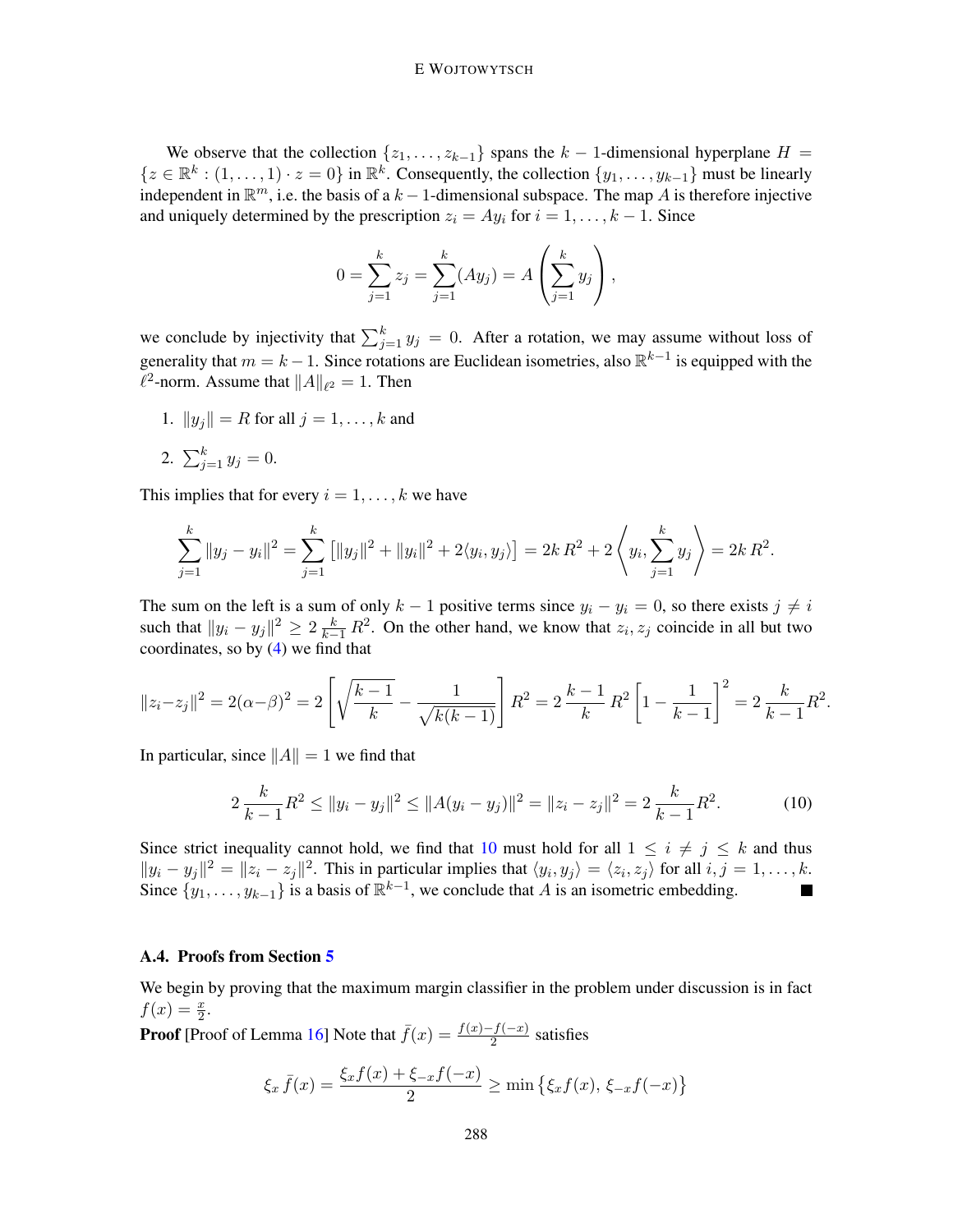for  $\mathbb P$ -almost every x. We can therefore assume that the maximum margin classifier is a odd function. The function class under consideration therefore is the convex hull of the family

$$
\mathcal{H}^{\circ} = \left\{ \frac{a \sigma(wx+b) - a\sigma(b-wx)}{2|a| [|w|+|b|]} : a \neq 0, (w, b) \neq 0 \right\}.
$$

Consider the map

$$
F: \text{conv}(\mathcal{H}^{\circ}) \to \mathbb{R}, \qquad F(h) = h(1)
$$

which bounds the maximum margin functional from above:  $\min_{x \in \text{spt } \mathbb{P}} (\xi_x h(x)) \leq 1 \cdot h(1)$ . Since F is linear, it attains its maximum at the boundary of the class, i.e. there exist  $(w, b)$  such that

$$
\frac{\sigma(w+b)-\sigma(b-w)}{2[|w|+|b|]} = F\left(\frac{\sigma(wx+b)-\sigma(b-wx)}{2[|w|+|b|]}\right) = \max_{h \in \text{conv}(\mathcal{H}^{\circ})} F(h)
$$

and thus

$$
\max_{h \in \text{conv}(\mathcal{H}^{\circ})} \min_{x \in \text{spt}(\mathbb{P})} (\xi_x h(x)) = \max_{w,b} \frac{\sigma(w+b) - \sigma(b-w)}{2[|w|+|b|]} \le \frac{\sigma(w+b)}{2[|w|+|b|]} \le \frac{1}{2}
$$

.

 $\blacksquare$ 

The bound is realized precisely if and only if  $w > b > 0$ , i.e. due to the positive homogeneity of ReLU if and only if

$$
h(x) = \frac{\sigma(x+b) - \sigma(b-x)}{2[1+|b|]} = \frac{1}{2[1+|b|]} \begin{cases} x+b & x > b \\ 2x & -b < x < b \\ x-b & x < -b \end{cases}
$$

for  $b \in [0, 1]$ .

Finally, we prove the non-collapse result in the three neuron model. Proof [Proof of Lemma [18\]](#page-13-5) The gradient flow equation is the ODE

$$
\begin{pmatrix} \dot{a}_1 \\ \dot{a}_2 \\ \dot{a}_3 \end{pmatrix} = \begin{pmatrix} p_1 \exp(-a_1) \\ p_2 \exp(-a_2) - p_3 \exp(a_2 - a_3) \\ p_3 \exp(a_2 - a_3) \end{pmatrix}
$$

The first equation is solved easily explicitly since

$$
\frac{d}{dt}\exp(a_1) = \exp(a_1)\dot{a}_1 = p_1 \qquad \Rightarrow \qquad a_1(t) = \log\left(e^{a_1(0)} + p_1t\right).
$$

The second equation can be reformulated as

$$
\frac{d}{dt}\exp(a_2) = \exp(a_2) \dot{a}_2 = p_2 - p_3 \exp(2a_2 - a_3),
$$

which leads us to consider

d

$$
\frac{d}{dt} \exp(2a_2 - a_3) = \exp(2a_2 - a_3) [2 \dot{a}_2 - \dot{a}_3]
$$
  
=  $\exp(2a_2 - a_3) [2p_2 \exp(-a_2) - 2p_3 \exp(a_2 - a_3) - p_3 \exp(a_2 - a_3)]$   
=  $\exp(2a_2 - a_3) [2p_2 - 3p_3 \exp(2a_2 - a_3)] \exp(-a_2).$